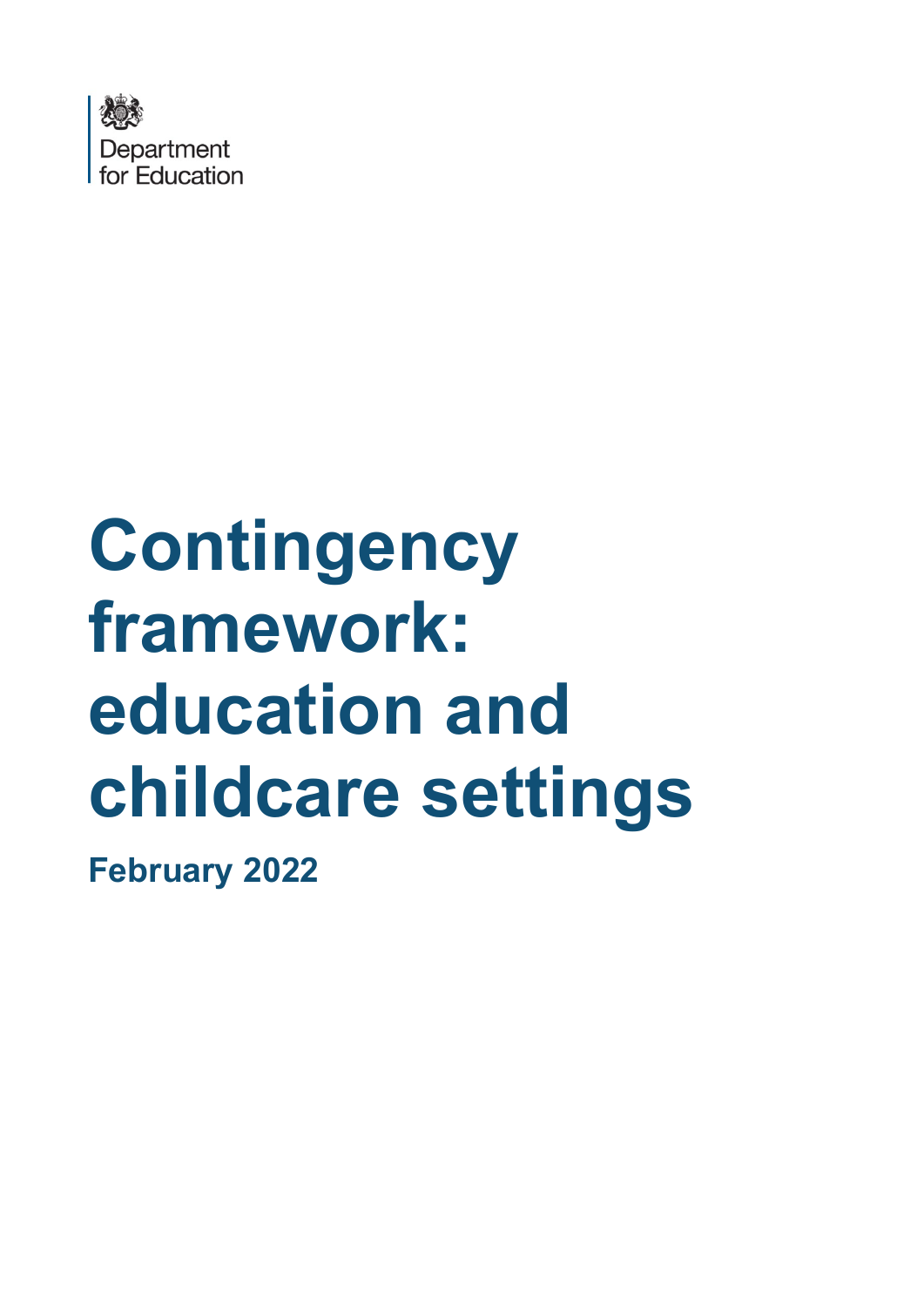# **Contents**

|                                                                                                                   | 3  |
|-------------------------------------------------------------------------------------------------------------------|----|
| Summary                                                                                                           |    |
| Who is this guidance for?                                                                                         | 3  |
| Changes to the previous version                                                                                   | 6  |
| Introduction                                                                                                      | 7  |
| <b>Principles</b>                                                                                                 | 8  |
| Prioritising education                                                                                            | 8  |
| Collaboration                                                                                                     | 8  |
| Roles and responsibilities                                                                                        | 9  |
| <b>Baseline measures</b>                                                                                          | 9  |
| Contingency planning                                                                                              | 11 |
| When settings should consider extra action                                                                        | 11 |
| Actions to consider                                                                                               | 12 |
| People that are vulnerable to COVID-19                                                                            | 12 |
| Measures that settings should plan for                                                                            | 14 |
| Managing events                                                                                                   | 14 |
| Testing                                                                                                           | 14 |
| Face coverings                                                                                                    | 15 |
| Attendance restrictions                                                                                           | 15 |
| Other considerations where attendance has been restricted                                                         | 16 |
| Remote education                                                                                                  | 16 |
| <b>Education workforce</b>                                                                                        | 16 |
| Safeguarding and designated safeguarding leads                                                                    | 16 |
| Vulnerable children and young people                                                                              | 17 |
| Transport                                                                                                         | 18 |
| School and FE meals                                                                                               | 18 |
| <b>Educational visits</b>                                                                                         | 18 |
| Annex A: guidance for education and childcare settings on managing COVID-19 cases<br>from February half term 2022 | 20 |
| Close mixing                                                                                                      | 20 |
| Annex B: In circumstances where face coverings are recommended                                                    | 22 |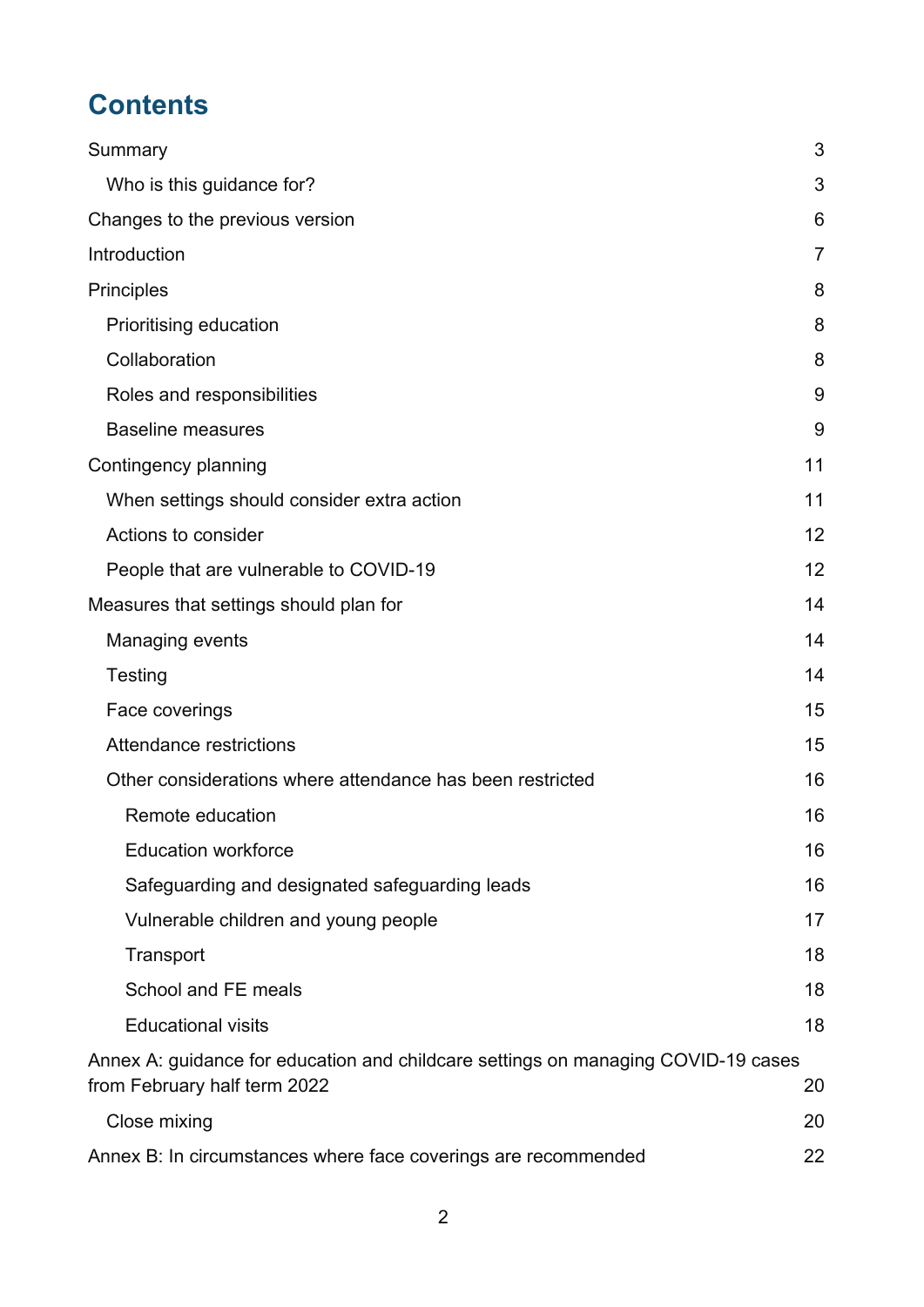# <span id="page-2-0"></span>**Summary**

On 21 February the Prime Minister set out the next phase of the Government's COVID-19 response. COVID-19 continues to be a virus that we learn to live with, and the imperative is to reduce the disruption to children and young people's education.

The contingency framework describes the principles of managing local outbreaks of coronavirus (COVID-19) (including responding to variants of concern) in education and childcare settings, covering:

- good baseline infection prevention and control which can provide protection against infection and associated education disruption
- the types of measures that settings should be prepared for
- who can recommend these measures and where
- when measures should be lifted
- how decisions are made

Local authorities, directors of public health (DsPH) and their teams, and the UK Health Security Agency (UKHSA) health protection teams should follow the principles and can recommend measures described in this guidance in individual education and childcare settings as part of their outbreak management responsibilities. Where there is a need to address more widespread issues across an area, ministers will take decisions on an area-by-area basis.

## <span id="page-2-1"></span>**Who is this guidance for?**

This guidance is for the following settings.

Early years settings, including:

- all providers on the Ofsted early years register
- providers registered with an early years childminder agency
- all pre-reception early years provision in maintained, non-maintained and independent schools

Schools, including:

- primary schools (including reception classes)
- middle or upper schools
- secondary schools (including school sixth forms)
- special schools, including non-maintained special schools
- special post-16 providers
- 16 to 19 academies
- independent schools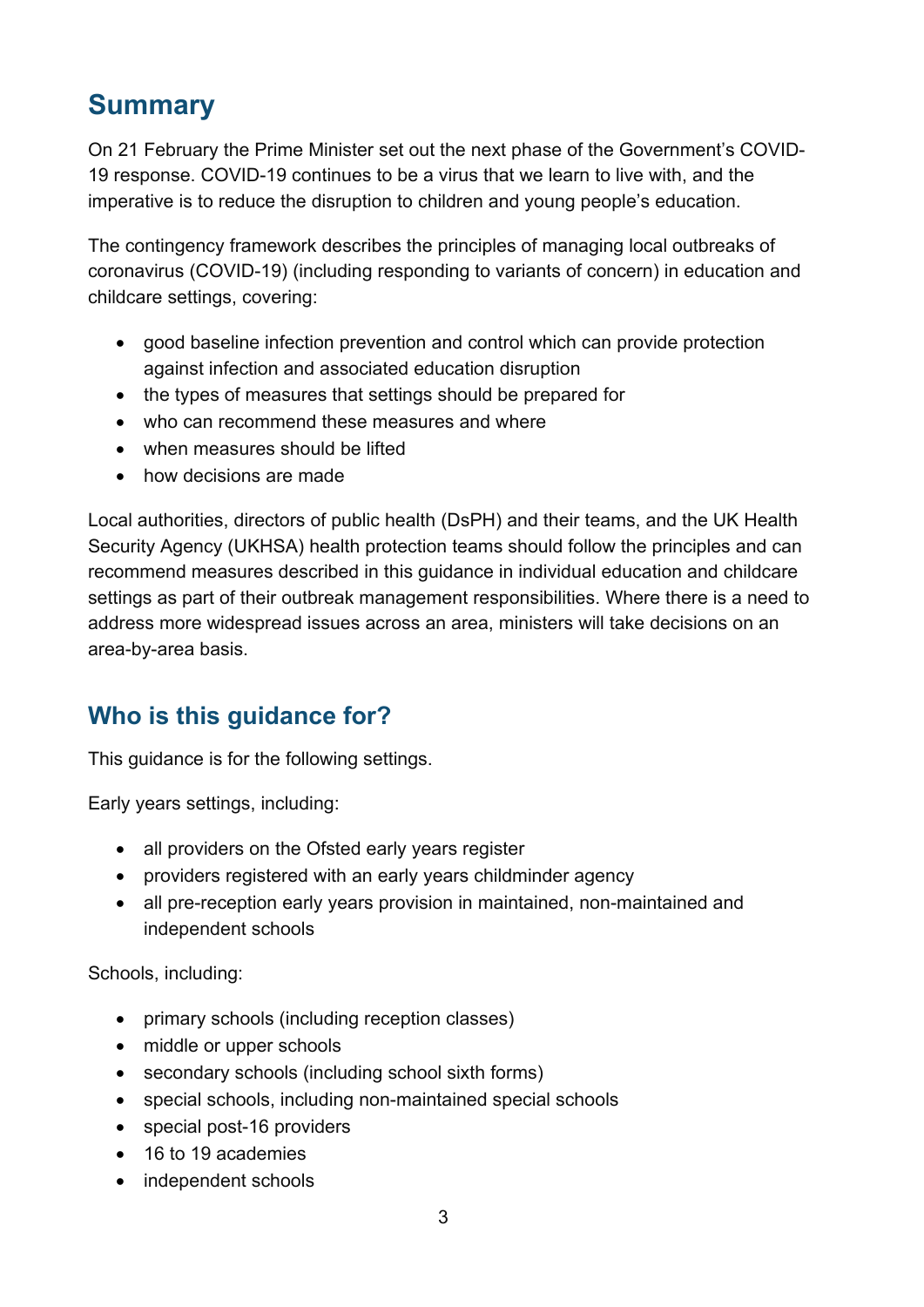Alternative provision (AP), including:

- pupil referral units
- AP academies
- AP free schools

Further education (FE) providers, including:

- sixth-form colleges
- general FE colleges
- independent training providers
- designated institutions
- adult community learning providers
- special post-16 institutions

Higher education providers (HE), including:

- universities
- specialist and independent HE providers

Out-of-school settings and wraparound childcare, including:

- breakfast clubs
- after-school clubs
- holiday clubs
- other out-of-school settings (including providers of wraparound childcare for children over the age of 5)

Summer school provision, which may be arranged or hosted by a range of organisations including:

- secondary schools
- special schools
- pupil referral units
- alternative provision

Holiday activities and food programmes, during the Easter, summer and Christmas school holidays. There are a wide variety of organisations and individuals involved in the delivery of the holiday activities and food programme and other out-of-school settings, including but not limited to:

- schools
- private providers
- charities
- youth clubs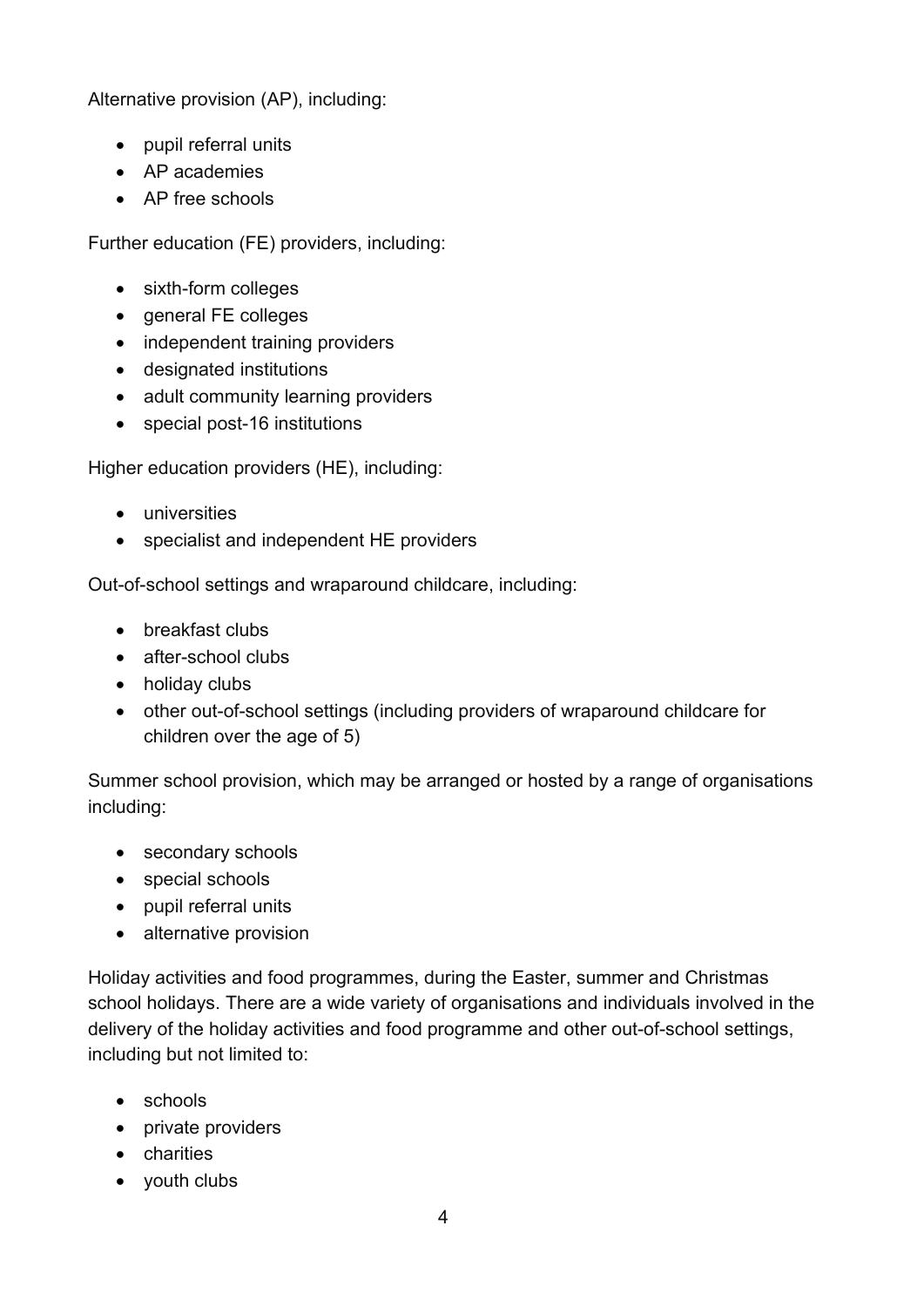• community groups

This guidance is also for local authorities, DsPH and health protection teams (HPTs).

This guidance should be read alongside the detailed guidance for education and childcare settings and providers operating during COVID-19:

- [actions for early years and childcare providers during the COVID-19 pandemic](https://www.gov.uk/government/publications/coronavirus-covid-19-early-years-and-childcare-closures/actions-for-early-years-and-childcare-providers-during-the-covid-19-pandemic)
- [schools COVID-19 operational guidance](https://www.gov.uk/government/publications/actions-for-schools-during-the-coronavirus-outbreak/schools-covid-19-operational-guidance)
- [further education COVID-19 operational guidance](https://www.gov.uk/government/publications/coronavirus-covid-19-maintaining-further-education-provision/further-education-covid-19-operational-guidance)
- [providing apprenticeships during the COVID-19 pandemic](https://www.gov.uk/government/publications/coronavirus-covid-19-apprenticeship-programme-response/providing-apprenticeships-during-the-covid-19-pandemic)
- [COVID-19: actions for out-of-school settings](https://www.gov.uk/government/publications/protective-measures-for-holiday-or-after-school-clubs-and-other-out-of-school-settings-for-children-during-the-coronavirus-covid-19-outbreak/covid-19-actions-for-out-of-school-settings)
- [SEND and specialist settings: additional COVID-19 operational guidance](https://www.gov.uk/government/publications/guidance-for-full-opening-special-schools-and-other-specialist-settings/send-and-specialist-settings-additional-covid-19-operational-guidance-applies-after-step-4)
- [higher education COVID-19 operational guidance](https://www.gov.uk/government/publications/higher-education-reopening-buildings-and-campuses/higher-education-covid-19-operational-guidance)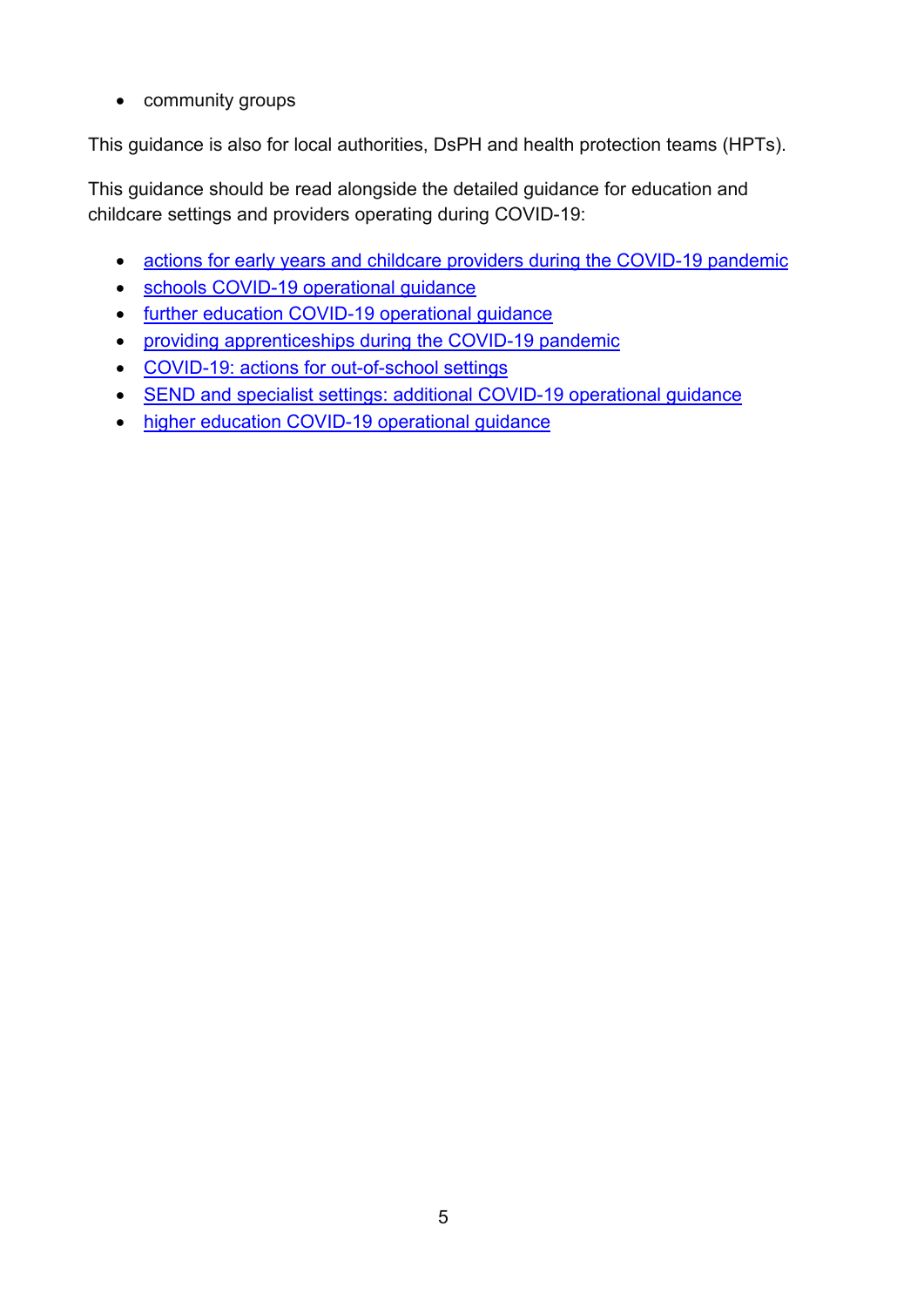## <span id="page-5-0"></span>**Changes to the previous version**

Changes to the guidance since its 21 January 2022 publication include amendments throughout to reflect the Government's ['Living with COVID-19](https://www.gov.uk/government/publications/covid-19-response-living-with-covid-19) announcement. Readers should note specific changes to:

- [Baseline measures](#page-8-1)
- [When settings should consider extra action](#page-10-1)
- People [that are vulnerable to COVID-19](#page-11-1) (formerly 'shielding' section)
- [Measures that settings should plan for](#page-13-0)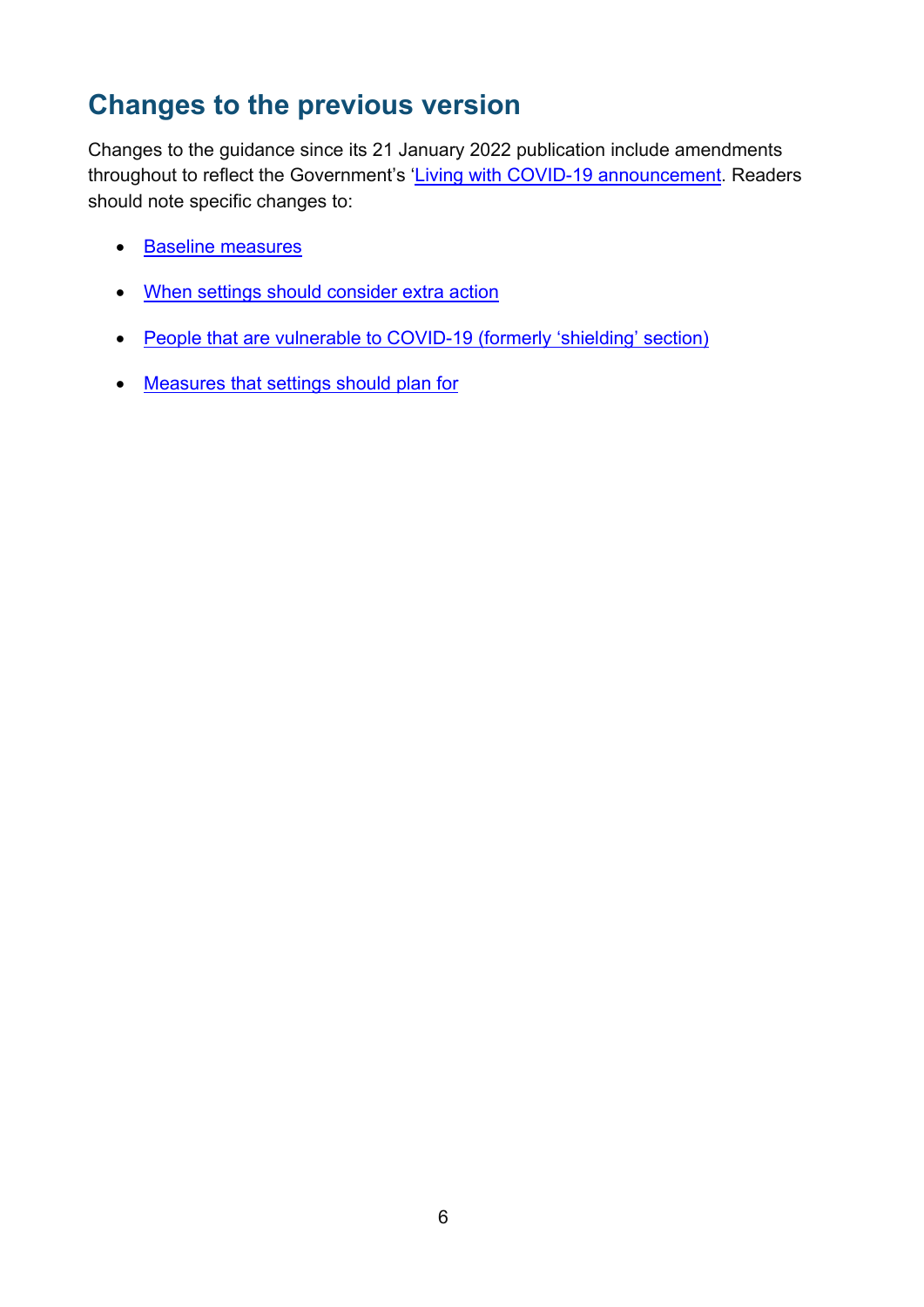# <span id="page-6-0"></span>**Introduction**

The government has made it a national priority that education and childcare settings should continue to deliver face-to-face, high-quality education and childcare to all children and young people as we learn to live safely with COVID-19.

Given the protections the country has built through vaccinations and new treatments, England is now in a position to move into a new phase of managing COVID-19.

This means that from 24 February the legal requirement to self-isolate has been removed. From 21 February we are no longer advising regular asymptomatic testing in most education settings, and COVID-19 will be increasingly managed in line with other infectious diseases through public health guidance. There is no change to testing arrangements for staff and secondary age students and above in special schools, alternative provision, and SEND/AP units within schools and colleges who will continue to be offered twice-weekly testing. Staff and secondary aged students in open and secure children's homes are also advised to continue regular twice weekly testing,

Measures affecting education and childcare may still be necessary in some circumstances as we move into the next phase of our response, for example:

- to help manage severe operational impacts or identified health risks of a COVID-19 outbreak within a setting
- as part of a package of measures responding to a variant of concern (VoC) or to extremely high prevalence of COVID-19 in the community
- to prevent unsustainable pressure on the NHS

All education and childcare settings should already have contingency plans (sometimes called outbreak management plans) detailing how they would exceptionally and temporarily reintroduce any measures described in this document to manage risk and minimise disruption to face-to-face education and childcare.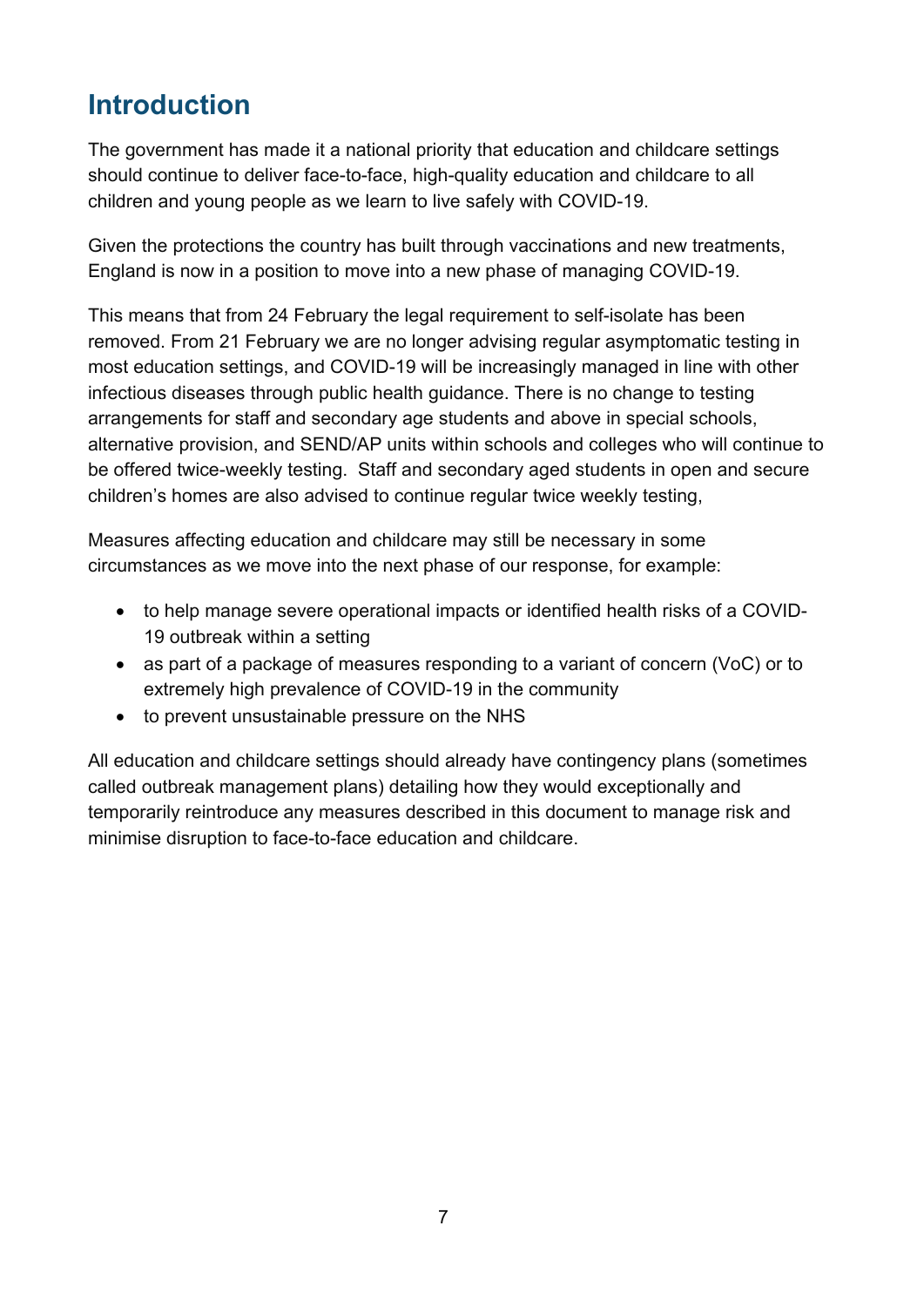# <span id="page-7-0"></span>**Principles**

## <span id="page-7-1"></span>**Prioritising education**

The overarching objective is to maximise the number of children and young people in face-to-face education or childcare and minimise any disruption, while protecting those most vulnerable to increased risk from COVID-19.

The impacts of having missed face-to-face education during the pandemic are severe for children, young people and adults. In all cases, any benefits in managing COVID-19 risk should be weighed against any educational drawbacks and the additional measures described in this guidance should be considered only in exceptional circumstances and be time limited, to minimise disruption to face-to-face education and protect the most vulnerable.

Decision-makers should endeavour to keep any additional measures in education and childcare to the minimum number of settings or groups possible, and for the shortest amount of time possible.

Decision-makers should keep all measures under regular review and lift them as soon as the evidence supports doing so.

Attendance restrictions should only ever be considered as a last resort - neither contacts or siblings of positive cases should under normal circumstances be asked to isolate.

The government will try to give as much notice as possible of any changes to the way settings should operate.

## <span id="page-7-2"></span>**Collaboration**

Multi-agency collaboration and communication is important in ensuring consistency in approach across England wherever issues occur, so that no group of children, pupils or students is unfairly disadvantaged.

Local authorities, DsPH and HPTs, and DfE's regional schools commissioners (RSCs) should maintain close working relationships through their regional partnership teams (RPTs).

These teams are made up of:

- UKHSA regional directors
- contain regional convenors
- UKHSA regional leads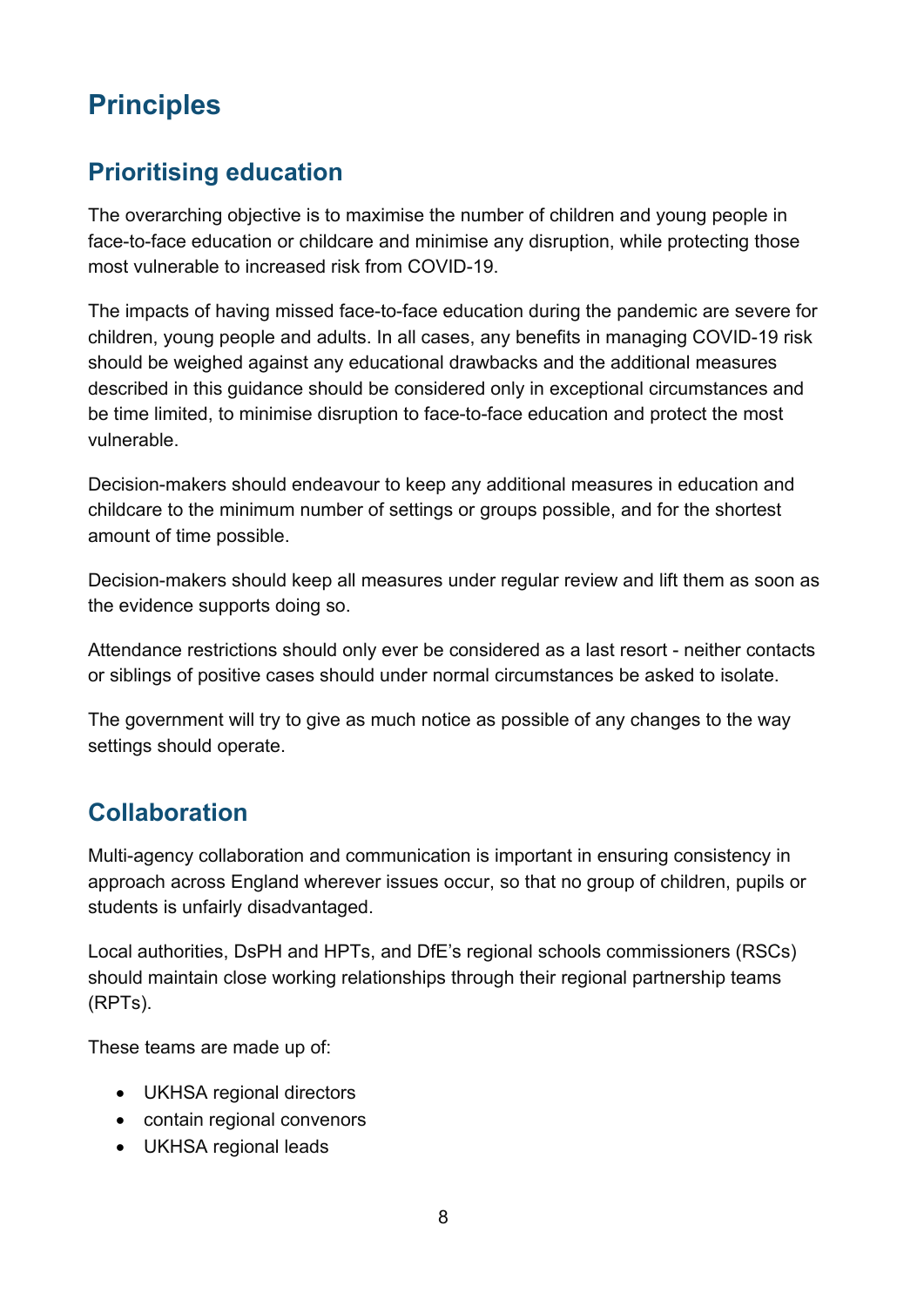Where decisions about measures in education and childcare settings are made at a national level, DfE will work with the Department of Health and Social Care (DHSC), the UKHSA, the Chief Medical Officer, and other government departments, as well as relevant local authorities and DsPH. The government will review the available evidence and take into account the judgement of public health professionals.

### <span id="page-8-0"></span>**Roles and responsibilities**

Local authorities, DsPH and HPTs are responsible for managing localised outbreaks. They play an important role in providing support and advice to education and childcare settings.

Local authorities, DsPH and HPTs can work with their regional partnership teams (RPTs) to escalate issues from the local level into the central local action committee command structure. RPTs support local areas in managing outbreaks and provide advice and insights from across the country to the Chief Medical Officer and the Secretary of State for Health and Social Care to inform decision making.

Through the local action committee command structure, ministers consider and take decisions on measures on an area-by-area basis in light of all available evidence, public health advice and the local and national context.

In rare circumstances, it may be necessary to escalate issues to ministers through other central government committees (for example incident management teams), but this should be by exception only.

## <span id="page-8-1"></span>**Baseline measures**

The [operational guidance](https://www.gov.uk/government/collections/guidance-for-schools-coronavirus-covid-19?priority-taxon=774cee22-d896-44c1-a611-e3109cce8eae) sets out the infection prevention and control measures that all education and childcare settings should have in place as good practice. These measures will help to manage COVID-19 risk.

This includes:

1. Pupils, staff and other adults with COVID-19 symptoms, a positive test result, or who are a close contact of a case should follow the guidance for people with COVID-19 [and their contacts.](https://www.gov.uk/government/publications/covid-19-people-with-covid-19-and-their-contacts)

2. Pupils and staff should return to school as soon as they can, in line with the guidance for [people with COVID-19 and their contacts.](https://www.gov.uk/government/publications/covid-19-people-with-covid-19-and-their-contacts) Schools and colleges will need to be prepared to implement high-quality blended learning arrangements so that any child or student who is well enough to learn from home can do so.

3. All education and childcare settings should continue to ensure good hygiene for everyone, maintain appropriate cleaning regimes, keep occupied spaces well ventilated,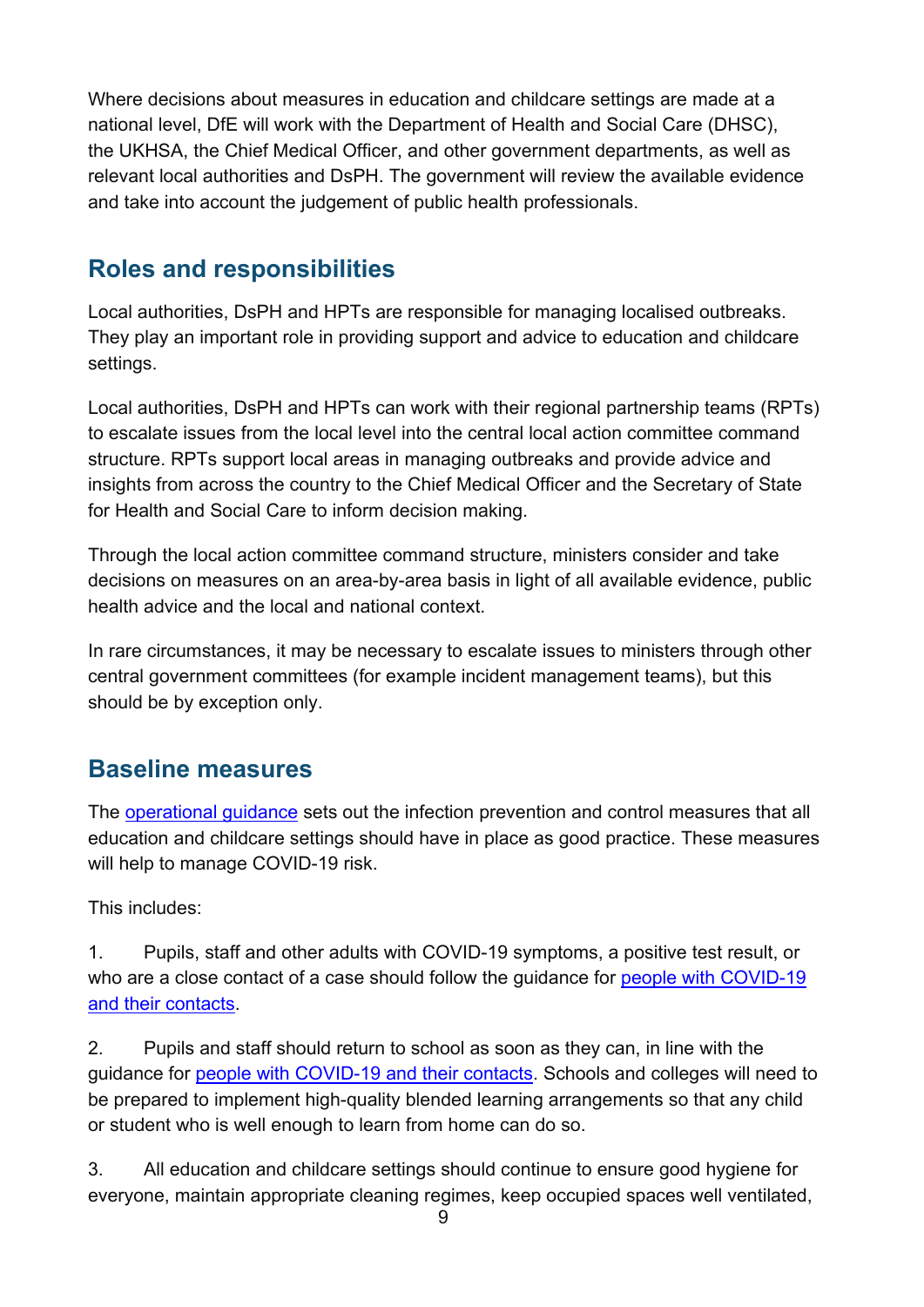and follow public health advice on testing, self-isolation and managing confirmed cases of COVID-19.

4. Settings should continue to encourage **coronavirus (COVID-19) vaccination** uptake for eligible students and staff.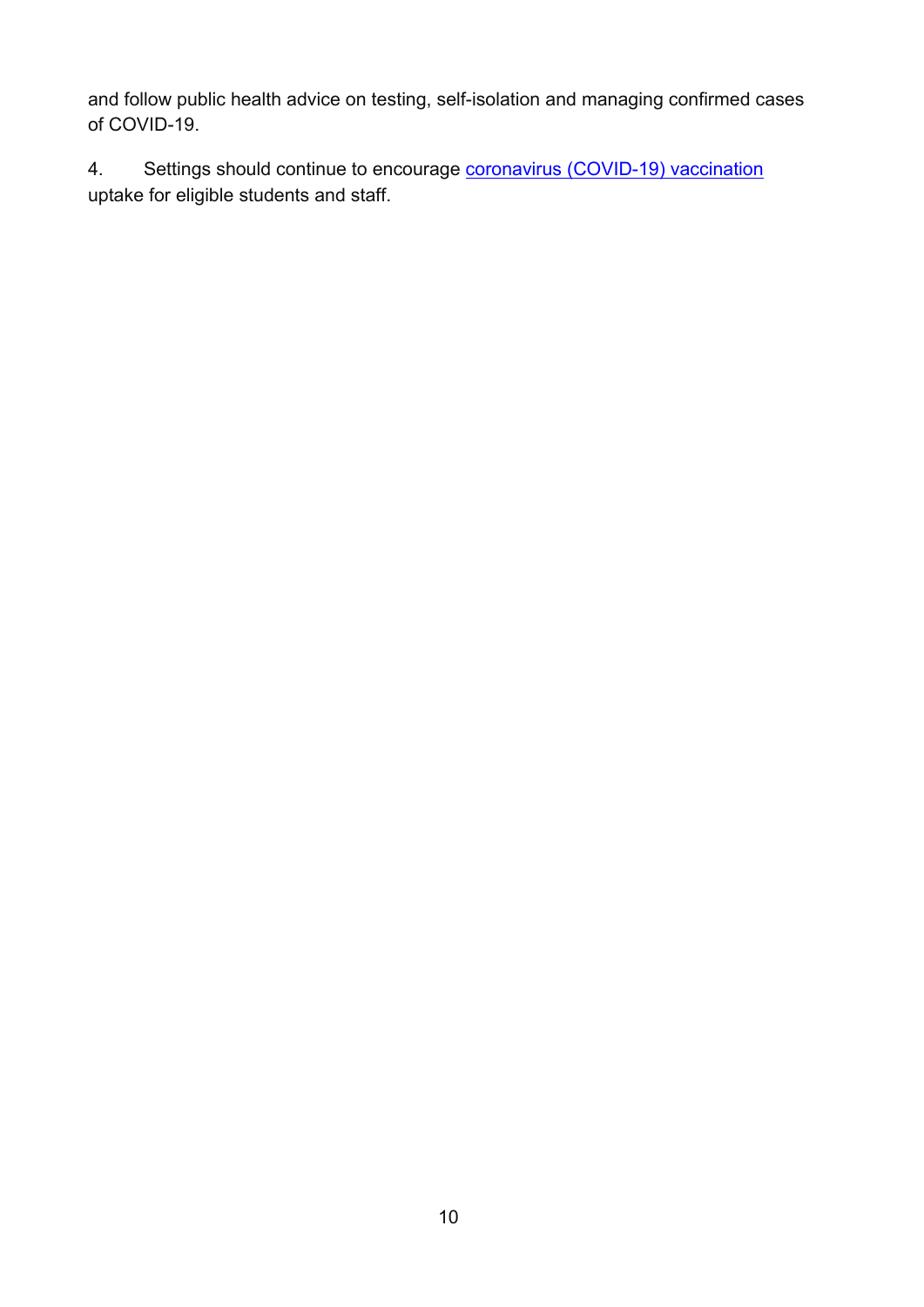# <span id="page-10-0"></span>**Contingency planning**

All education and childcare settings should already have contingency plans (sometimes called outbreak management plans) detailing how they would exceptionally and temporarily reintroduce any measures described in this document to minimise disruption to face-to-face education and protect the most vulnerable to COVID-19.

Resilience and planning for COVID-19 remains important. Settings do not need to reformat their existing contingency plans to specific templates, but the plans should be kept robust and up to date in light of the advice set out here.

A good plan should cover:

- roles and responsibilities
- when and how to seek public health advice
- details on the types of control measures you might be asked to put in place (described in [measures that settings should plan for](#page-13-0) and [operational guidance\)](https://www.gov.uk/government/collections/guidance-for-schools-coronavirus-covid-19)

For each control measure you should include:

- actions you would take to put it in place quickly
- how you would ensure every child, pupil or student receives the quantity and quality of education and support to which they are normally entitled
- how you would communicate changes to children, pupils, students, parents, carers and staff

## <span id="page-10-1"></span>**When settings should consider extra action**

The [operational guidance](https://www.gov.uk/government/collections/guidance-for-schools-coronavirus-covid-19?priority-taxon=774cee22-d896-44c1-a611-e3109cce8eae) sets out the measures that all education settings should have in place to manage COVID-19 risk day-to-day. For most settings, it will make sense to think about taking extra action if they face severe operational disruption to face-to-face education.

The thresholds, detailed below, can be used by settings as an indication for when to seek public health advice if they are concerned.

For most education and childcare settings, these include:

- a higher than previously experienced and/or rapidly increasing number of staff or student absences due to COVID-19 infection
- evidence of severe disease due to COVID-19, for example if a pupil, student, child or staff member is admitted to hospital due to COVID-19
- a cluster of cases where there are concerns about the health needs of vulnerable [staff or students](https://www.nhs.uk/conditions/coronavirus-covid-19/people-at-higher-risk/who-is-at-high-risk-from-coronavirus/) within the affected group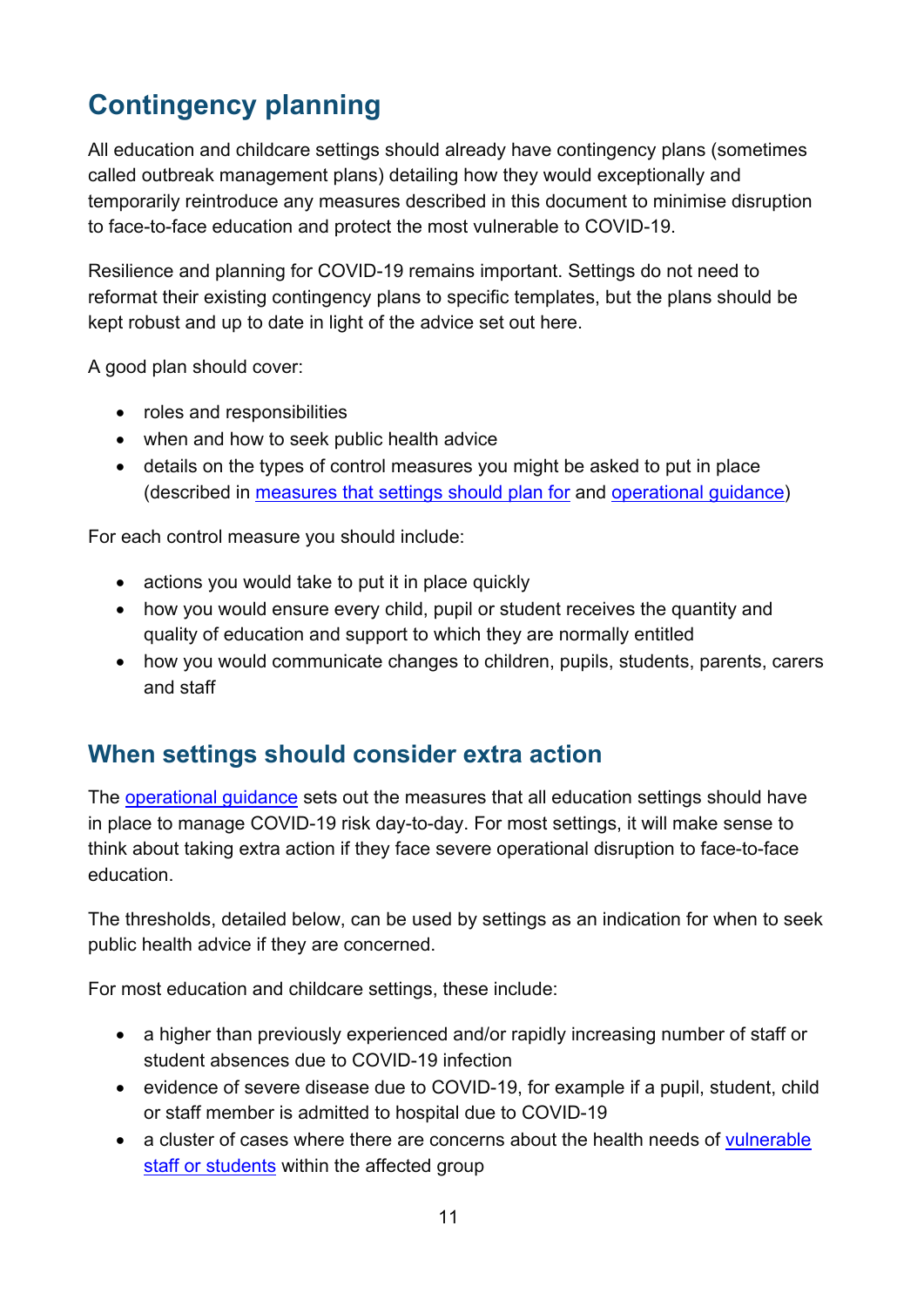For special schools, alternative provision, SEND/AP units within schools and colleges, open and secure children's homes and settings that operate with 20 or fewer children, pupils, students and staff at any one time:

• 2 children, pupils, students and staff, who are likely to have mixed closely, test positive for COVID-19 within a 10-day period and/or there are concerns about the health needs of vulnerable individuals within the affected group

Identifying a group that is likely to have mixed closely will be different for each setting. [Examples are available for each section,](#page-19-1) but a group will rarely mean a whole setting or year group.

Settings can seek public health and operational advice by phoning the DfE helpline (0800 046 8687, option 1), or in line with other local arrangements.

Higher education providers should continue to liaise with their DsPH. If and when outbreaks occur that require public health support, providers should work with their local HPTs to identify any additional measures to put in place.

#### <span id="page-11-0"></span>**Actions to consider**

When the thresholds are reached, education and childcare settings should review and reinforce the hygiene and ventilation measures they already have in place. There is more detail on these in [Annex A](#page-19-0) and in the guidance for each sector.

Settings should consider whether to seek additional public health advice if they have met the thresholds set out above and are considering additional measures, either by phoning the DfE helpline (0800 046 8687, option 1) or in line with other local arrangements.

A director of public health, their team, or a HPT may give settings advice on whether to take extra action, reflecting the local situation. If they judge that additional action should be taken, they might advise the setting to take some or all of the [other](#page-13-0)  [measures](#page-13-0) described in this document, for example, extra testing.

All settings should make sure their contingency plans cover how they would operate if any of the [measures described](#page-13-0) were recommended for their setting or area.

#### <span id="page-11-1"></span>**People that are vulnerable to COVID-19**

Following expert clinical advice and the successful rollout of the COVID-19 vaccine programme, people previously considered to be clinically extremely vulnerable (CEV) will not be advised to shield again.

The situation is now very different to when shielding was first introduced. We understand a lot more about the virus and what makes someone more at risk from severe disease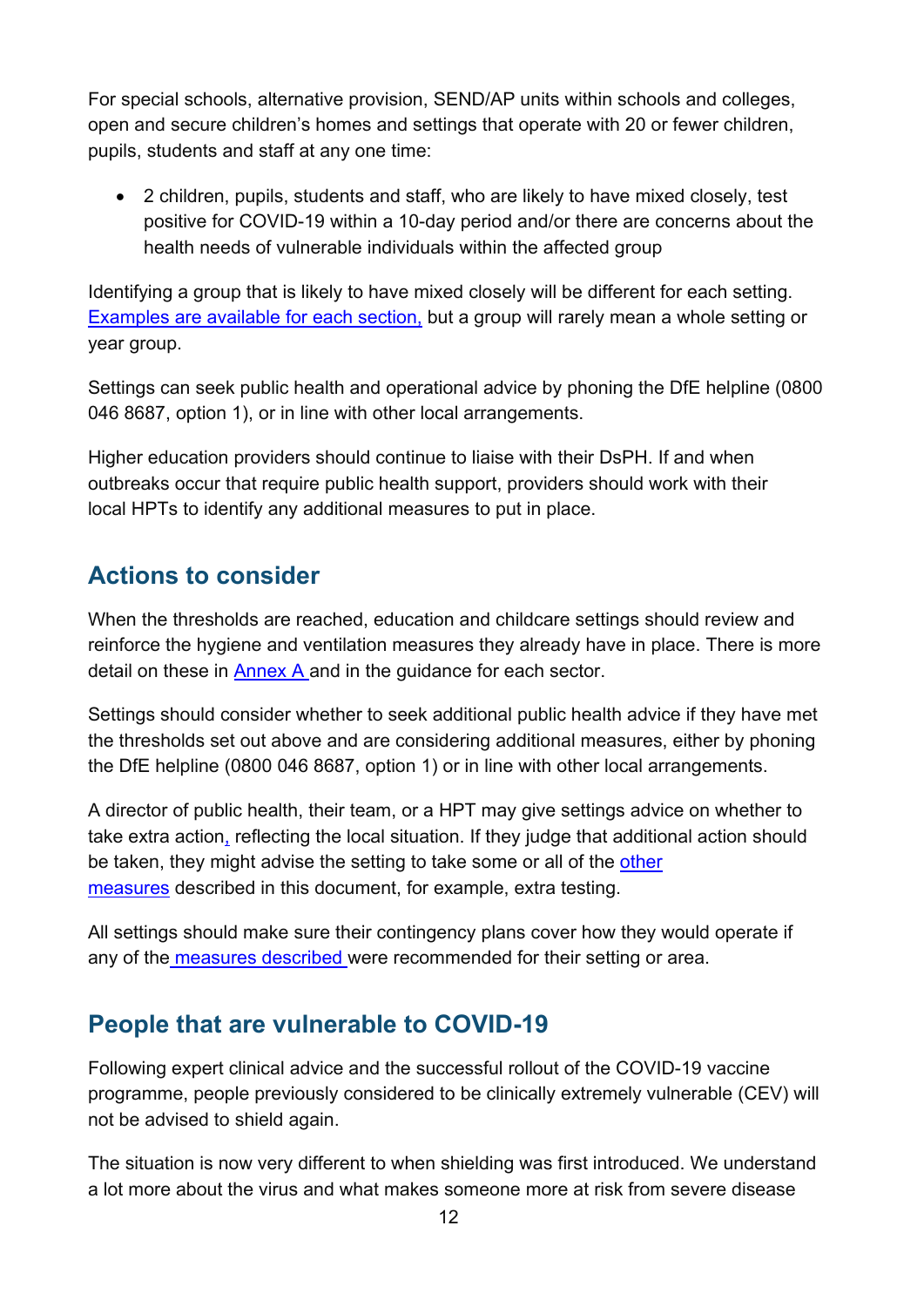from COVID-19. The vaccine continues to be successfully rolled out, and other treatments and interventions are becoming available.

Individuals previously identified as CEV are advised to continue to follow the same guidance as the general public on [how to stay safe and help prevent the spread of](https://www.gov.uk/guidance/covid-19-coronavirus-restrictions-what-you-can-and-cannot-do)  [COVID-19.](https://www.gov.uk/guidance/covid-19-coronavirus-restrictions-what-you-can-and-cannot-do) Individuals with a weakened immune system should follow DHSC and UKHSA advice for [people whose immune system means they are at](https://www.gov.uk/government/publications/covid-19-guidance-for-people-whose-immune-system-means-they-are-at-higher-risk/covid-19-guidance-for-people-whose-immune-system-means-they-are-at-higher-risk) higher risk from [COVID-19.](https://www.gov.uk/government/publications/covid-19-guidance-for-people-whose-immune-system-means-they-are-at-higher-risk/covid-19-guidance-for-people-whose-immune-system-means-they-are-at-higher-risk)

The risk to children and young people of severe disease from COVID-19 is very low compared to adults, even for those with chronic conditions. All children and young people over 5, including those who have been identified by their medical team as being [at higher](https://assets.publishing.service.gov.uk/government/uploads/system/uploads/attachment_data/file/1045852/Greenbook-chapter-14a-11Jan22.pdf#page=22)  [risk,](https://assets.publishing.service.gov.uk/government/uploads/system/uploads/attachment_data/file/1045852/Greenbook-chapter-14a-11Jan22.pdf#page=22) are eligible for COVID-19 vaccinations. They should attend their education setting unless advised otherwise by a health care professional or medical team.

Individuals should consider advice from their health professional on whether additional precautions are right for them.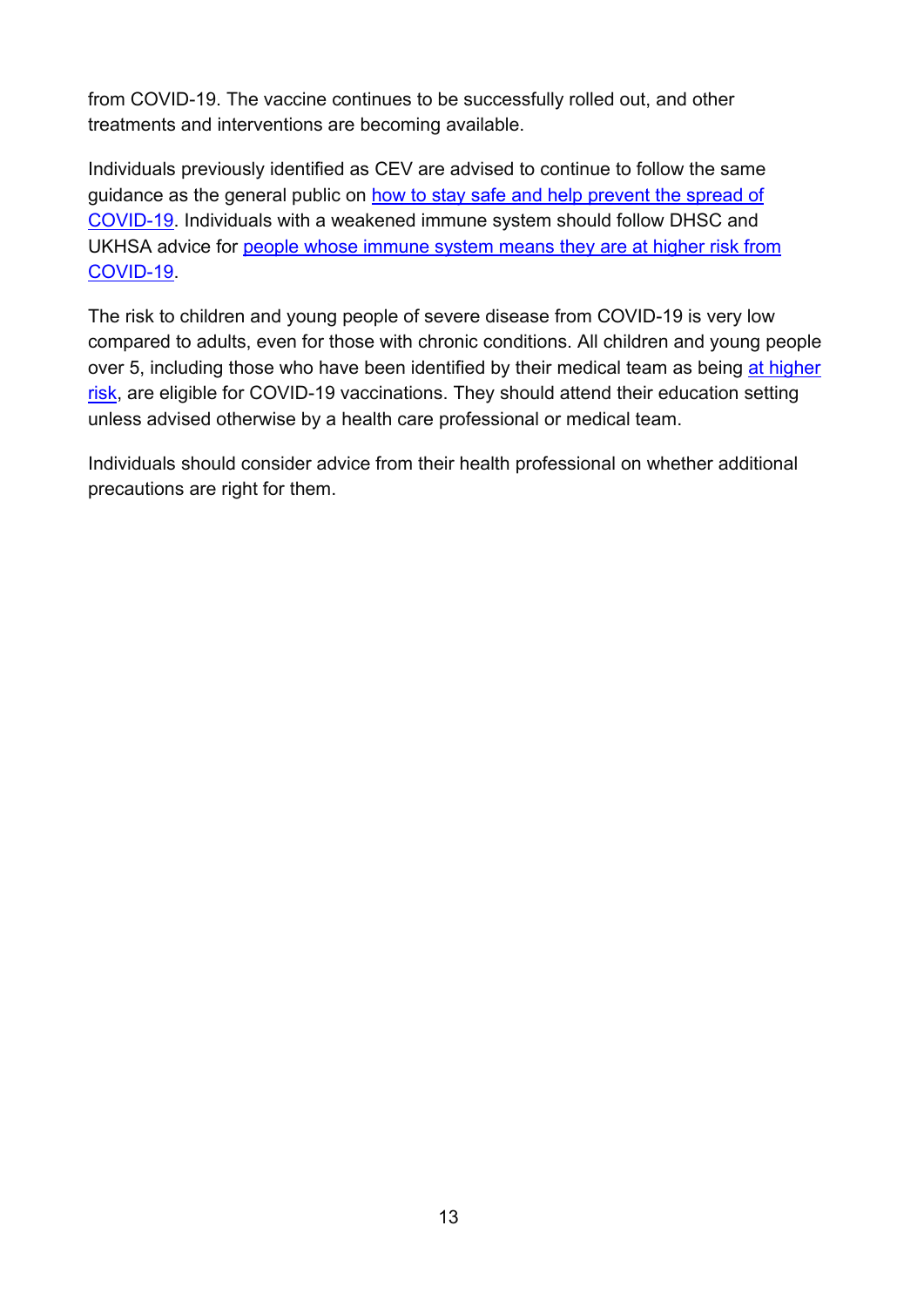# <span id="page-13-0"></span>**Measures that settings should plan for**

#### <span id="page-13-1"></span>**Managing events**

Contingency plans should include a range of options that education settings can implement where necessary to manage severe operational impacts or identified health risks of a COVID-19 outbreak. This could include actions to limit:

- residential educational visits
- open days
- transition or taster days
- parental attendance in settings
- live performances in settings

Local authorities, DsPH and HPTs may recommend these precautions in individual settings or across an entire area.

#### <span id="page-13-2"></span>**Testing**

All settings should ensure their contingency plans reflect the possibility that a DPH or HPT might advise rapid lateral flow device (LFD) testing by some staff, pupils and students (secondary age and above). This may temporarily be advised for an individual setting or in areas of high prevalence by DsPH as part of their responsibilities in outbreak management.

DsPH advice could also include the temporary reintroduction of onsite LFD testing for specialist education and childcare settings across areas that have been designated as enhanced response areas where settings and DsPH decide it is appropriate.

Any additional testing measures would need to be agreed with settings and we encourage DsPH to consult settings and work with them to identify what support may be needed to do this, including test kit supply.

Specialist education and childcare settings should consider how onsite LFD testing could be implemented in a way that does not negatively impact the education they provide to their pupils and students. DsPH should keep DfE and UKHSA informed of all cases where they are considering recommending onsite LFD testing for an education setting, via their RPT and RSC.

Pupils, staff and other adults with a positive test result should follow UKHSA quidance on whether to stay at home and avoid contact with other people.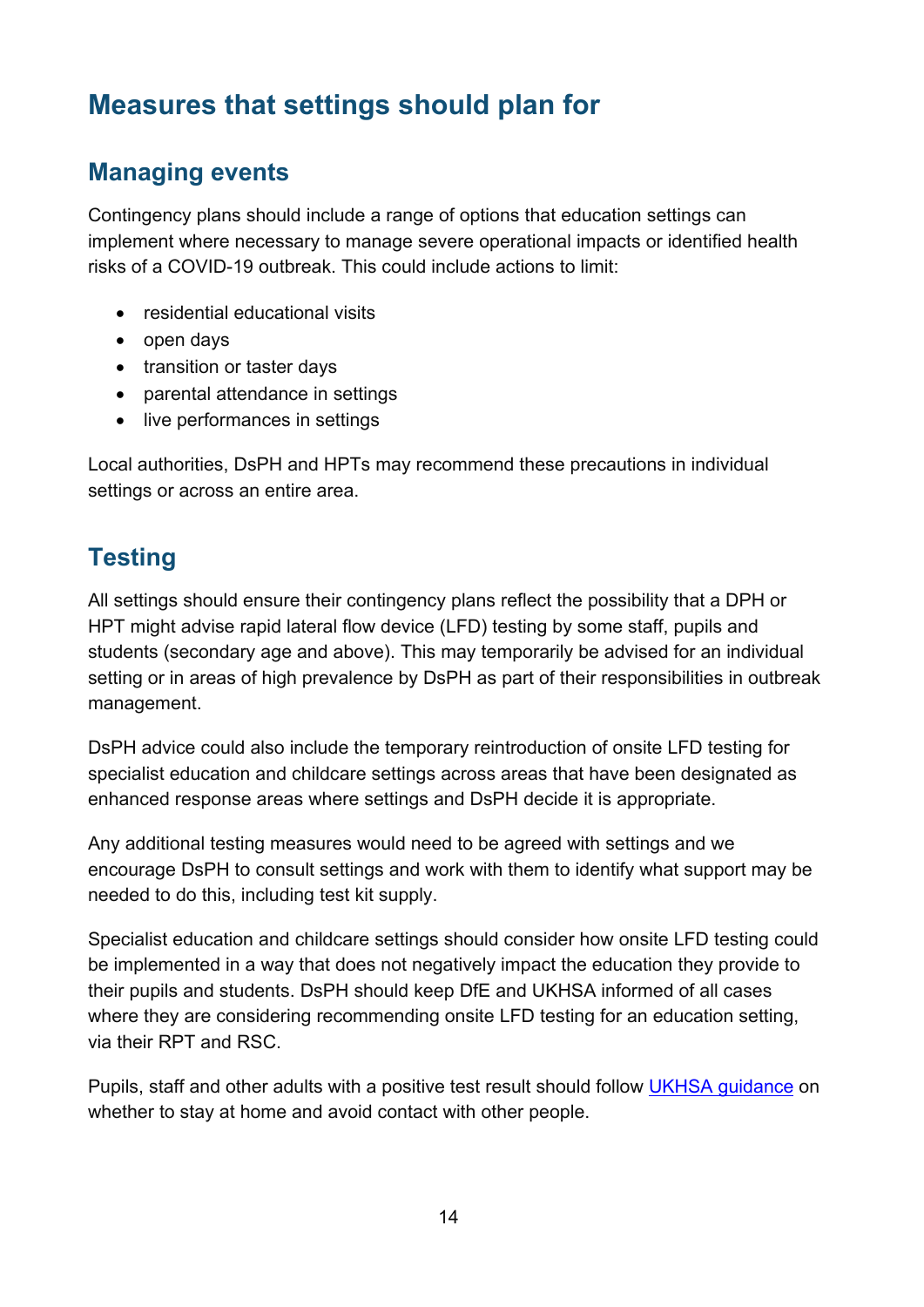## <span id="page-14-0"></span>**Face coverings**

In England, face coverings are no longer required by law. In education and childcare settings, face coverings are not advised for pupils, staff and visitors in communal areas, or classrooms and teaching spaces.

Face coverings in communal areas may temporarily, and exceptionally, be advised by DsPH:

- for an individual setting, as part of their responsibilities in outbreak management
- for settings across areas where DfE and public health experts judge the measure to be proportionate, based on the evidence public health experts share with the DFE and specific local public health concerns. For example, where the area has been designated as an enhanced response area, and where COVID-19 risk may put exceptional local pressure on the healthcare system. This is a temporary measure.

Face coverings in classrooms and teaching spaces may temporarily, and exceptionally, be advised by DsPH for an individual setting, as part of their responsibilities in outbreak management.

Face coverings in classrooms and teaching spaces should only ever be recommended across an area if it has been designated as an enhanced response area by the Local Action Committee command structure.

Children of primary school age and early years children should not be advised to wear face coverings. No pupil or student should be denied education on the grounds of whether they are, or are not, wearing a face covering. Any guidance should allow for circumstances where people are not able to wear face coverings.

In all cases any educational and wellbeing drawbacks in the recommended use of face coverings should be balanced with the benefits in managing COVID-19 risk. Where recommended, the use of face coverings should be kept under regular review and lifted as soon as the evidence supports doing so.

Further information on things to consider when face coverings have been recommended can be found in [Annex B.](#page-21-0)

#### <span id="page-14-1"></span>**Attendance restrictions**

High-quality face-to-face education remains a government priority. Attendance restrictions should only ever be considered as a short-term measure and as a last resort: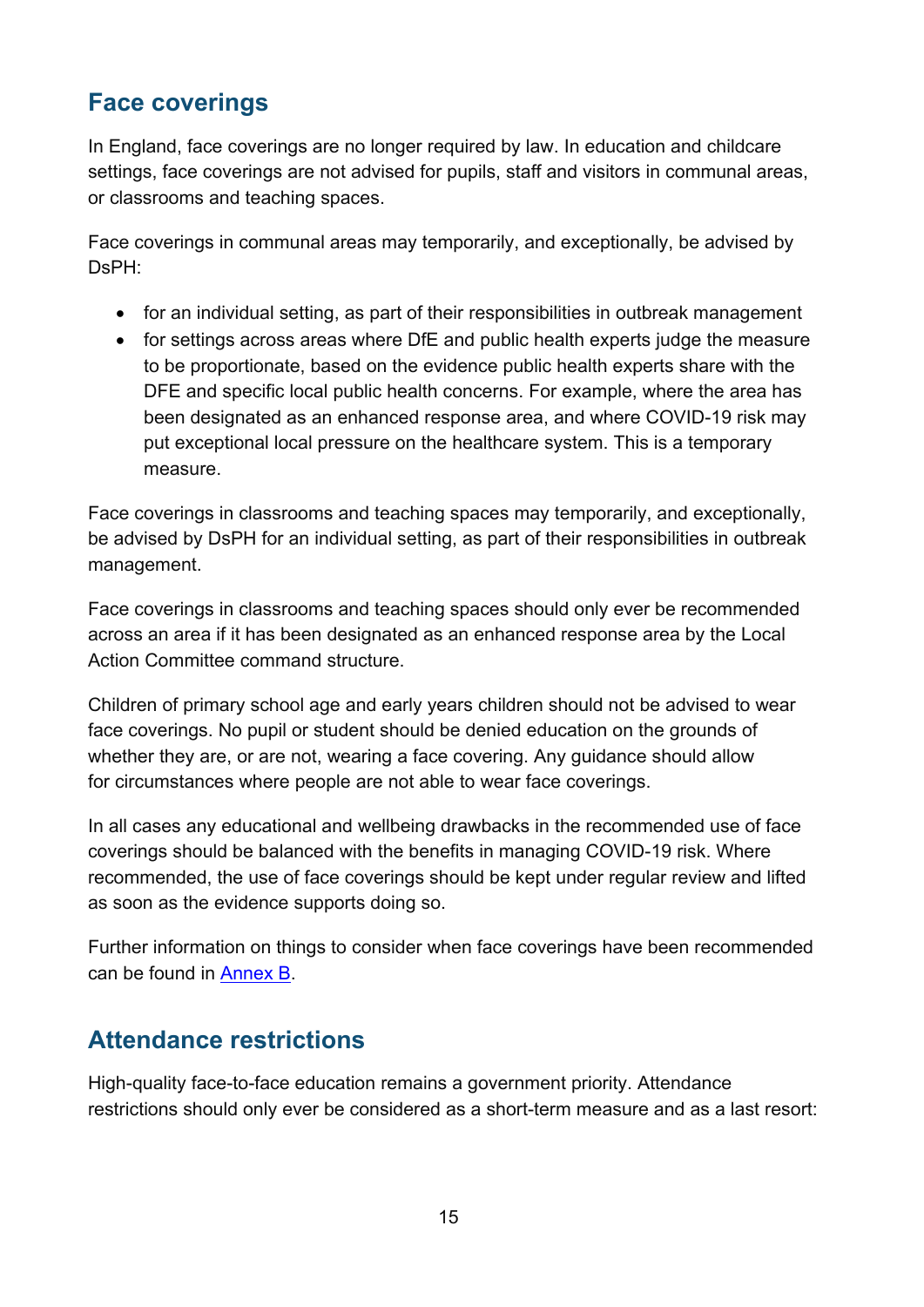- for individual settings, on public health advice in extreme cases of operational disruption to staffing or where other recommended measures have not mitigated against risks to face-to-face education
- across an area, on government advice in order to suppress or manage a dangerous variant and to prevent unsustainable pressure on the NHS

In all circumstances, priority should continue to be given to vulnerable children and young people and children of critical workers to attend to their normal timetables.

Where measures include attendance restrictions, DfE may advise on any other groups that should be prioritised. Settings should make sure their contingency plans cover the possibility they are advised, temporarily, to limit attendance and should ensure that highquality remote education is provided to all pupils or students not attending.

## <span id="page-15-0"></span>**Other considerations where attendance has been restricted**

#### <span id="page-15-1"></span>**Remote education**

High-quality remote learning in schools, further education, and higher education settings should be provided for all pupils and students if:

- they have tested positive for COVID-19 but are well enough to learn from home
- attendance at their setting has been temporarily restricted

On-site provision should in all cases be retained for vulnerable children and young people and the children of critical workers where they are able to attend. If settings have to temporarily stop onsite provision on public health advice, they should discuss alternative arrangements for vulnerable children and young people with the local authority. Full detail on remote education expectations and the support available to schools and FE providers is available at [get help with remote education.](https://get-help-with-remote-education.education.gov.uk/statutory-obligations.html)

#### <span id="page-15-2"></span>**Education workforce**

If restrictions on child, pupil and student attendance are ever needed, leaders of childcare and education settings will be best placed to determine the workforce required onsite and if it is appropriate for some staff to work remotely.

Employers should be able to explain the measures they have in place to keep staff safe at work.

#### <span id="page-15-3"></span>**Safeguarding and designated safeguarding leads**

There should be no change to local multi-agency safeguarding arrangements, which remain the responsibility of the 3 safeguarding partners: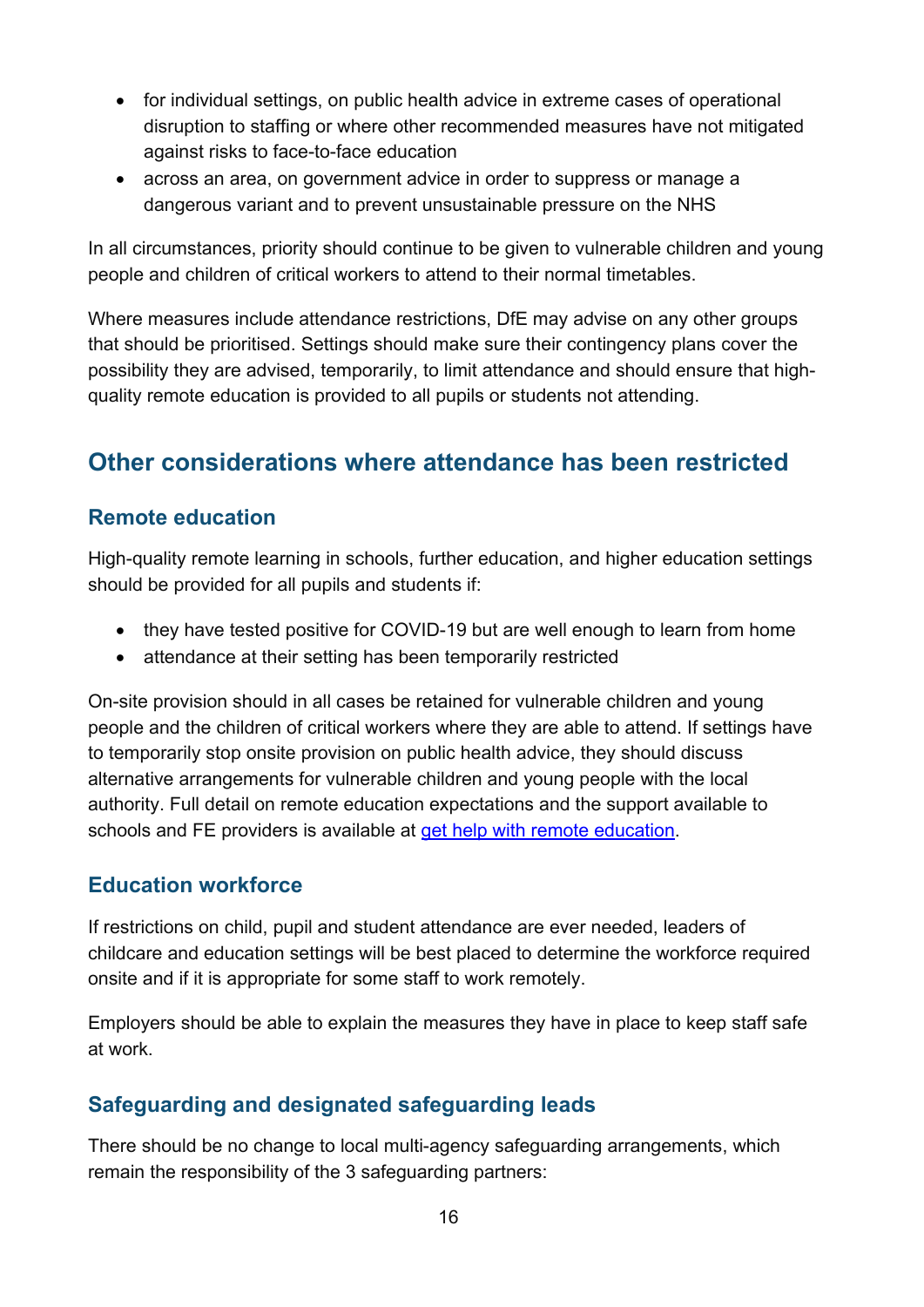- local authorities
- clinical commissioning groups
- chief officers of police

If attendance restrictions are needed in any education or childcare setting, we would expect all local safeguarding partners to be vigilant and responsive to all safeguarding threats with the aim of keeping vulnerable children and young people safe, particularly as more children and young people may be learning remotely.

All settings must continue to have regard to any statutory safeguarding guidance that applies to them, including:

- [keeping children safe in education](https://www.gov.uk/government/publications/keeping-children-safe-in-education--2)
- [working together to safeguard children](https://www.gov.uk/government/publications/working-together-to-safeguard-children--2)
- the [early years foundation stage \(EYFS\) framework](https://www.gov.uk/government/publications/early-years-foundation-stage-framework--2)

Out of school settings should also review [keeping children safe in out-of-school settings:](https://www.gov.uk/government/publications/keeping-children-safe-in-out-of-school-settings-code-of-practice/keeping-children-safe-during-community-activities-after-school-clubs-and-tuition-non-statutory-guidance-for-providers-running-out-of-school-settings)  [code of practice.](https://www.gov.uk/government/publications/keeping-children-safe-in-out-of-school-settings-code-of-practice/keeping-children-safe-during-community-activities-after-school-clubs-and-tuition-non-statutory-guidance-for-providers-running-out-of-school-settings)

Early years providers, schools, out-of-school settings and FE providers (ideally led by the designated safeguarding lead (DSL) or a deputy) should review their child protection policy so that it reflects the local restrictions and remains effective.

It is expected that schools, out-of-school settings and FE providers will have a trained DSL (or deputy) available on site. However, it is recognised that for some schools and FE providers there may be operational challenges to this. In such cases, there are 2 options to consider:

- a trained DSL (or deputy) from the early years setting, school, out-of-school settings or FE provider can be available to be contacted via phone or online video, for example working from home
- sharing trained DSLs (or deputies) with other settings, schools or FE providers (who should be available to be contacted via phone or online video)

Where a trained DSL (or deputy) is not on-site, in addition to one of the 2 options, a senior leader should take responsibility for co-ordinating safeguarding on site.

#### <span id="page-16-0"></span>**Vulnerable children and young people**

Where [vulnerable](https://www.gov.uk/government/publications/coronavirus-covid-19-maintaining-educational-provision/guidance-for-schools-colleges-and-local-authorities-on-maintaining-educational-provision) children and young people are absent, education settings should:

• follow up with the parent or carer, working with the local authority and social worker (where applicable), to explore the reason for absence and discuss their concerns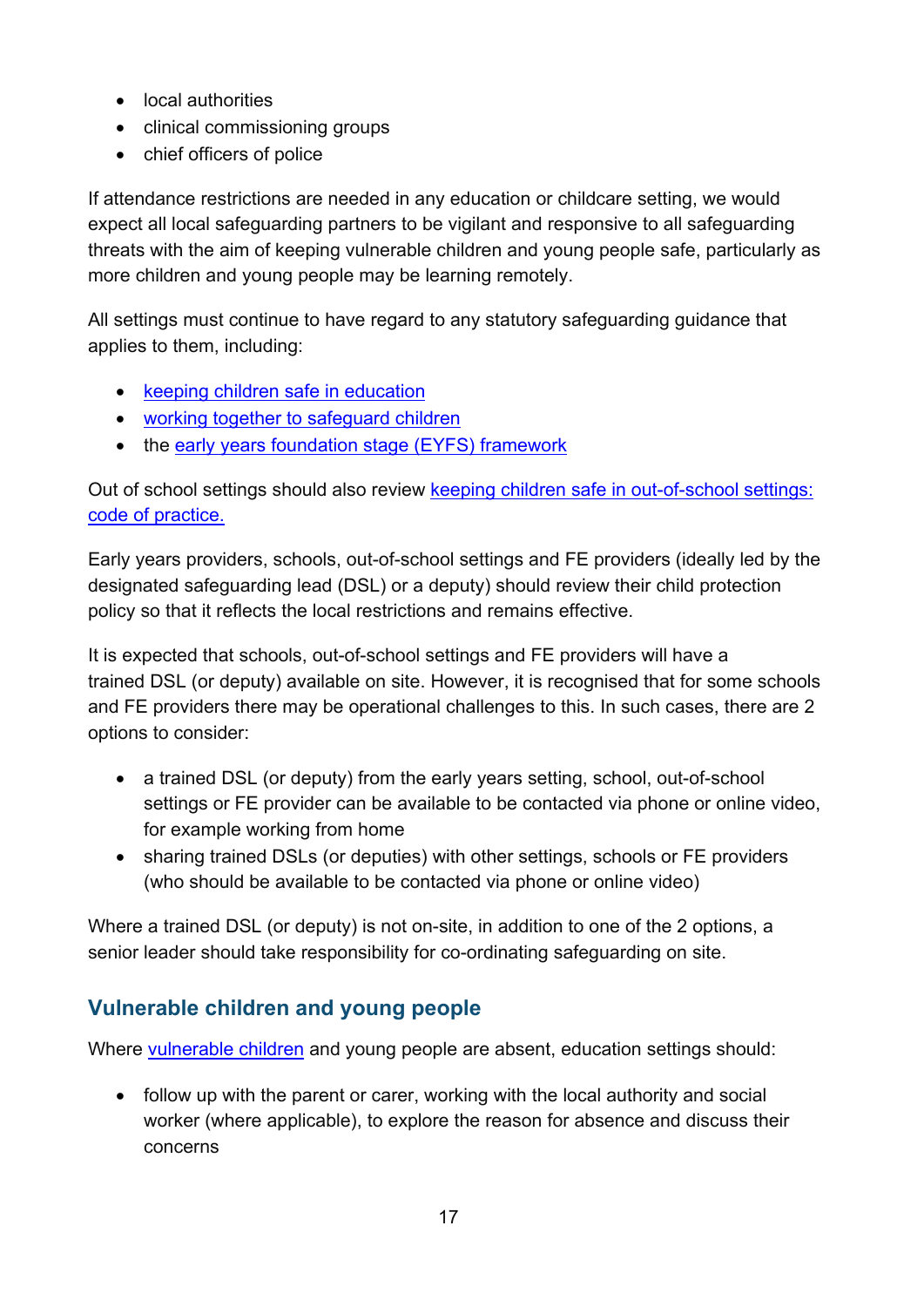- encourage the child or young person to attend educational provision, working with the local authority and social worker (where applicable), particularly where the social worker and the virtual school head (where applicable) agrees that the child or young person's attendance would be appropriate
- focus the discussions on the welfare of the child or young person and ensuring that the child or young person is able to access appropriate education and support while they are at home
- have in place procedures to maintain contact, ensure they are able to access remote education support, as required, and regularly check if they are doing so

If settings have to temporarily stop onsite provision on public health advice, they should discuss alternative arrangements for vulnerable children and young people with the local authority.

#### <span id="page-17-0"></span>**Transport**

Transport services to education settings should continue to be provided as normal where children are attending education settings. The [guidance on transport to schools and](https://www.gov.uk/government/publications/transport-to-school-and-other-places-of-education-autumn-term-2020)  [colleges during the COVID-19 pandemic](https://www.gov.uk/government/publications/transport-to-school-and-other-places-of-education-autumn-term-2020) remains in place.

#### <span id="page-17-1"></span>**School and FE meals**

Schools should provide meal options for all pupils who are in school. Meals should be available free of charge to all infant pupils and pupils who meet the benefits-related free school meals eligibility criteria.

Schools should also continue to provide free school meals support in the form of meals or lunch parcels for pupils who are eligible for benefits related free school meals and who are not attending school because they have had symptoms or a positive test result themselves.

Further information is available in the [guidance on providing school meals during the](https://www.gov.uk/government/publications/covid-19-free-school-meals-guidance/covid-19-free-school-meals-guidance-for-schools)  [COVID-19 pandemic.](https://www.gov.uk/government/publications/covid-19-free-school-meals-guidance/covid-19-free-school-meals-guidance-for-schools)

FE providers should continue to support students who are eligible for, and usually receive, free meals, even if students are studying remotely due to COVID-19. This includes students in further education, who are newly eligible.

There is further [guidance on free meals in further education-funded institutions.](https://www.gov.uk/guidance/free-meals-in-further-education-funded-institutions-guide-for-the-2021-to-2022-academic-year)

#### <span id="page-17-2"></span>**Educational visits**

Any attendance restrictions should be reflected in the visits risk assessment and setting leaders should consider carefully if the educational visit is still appropriate and safe. Only students who are attending the setting should go on an educational visit. Education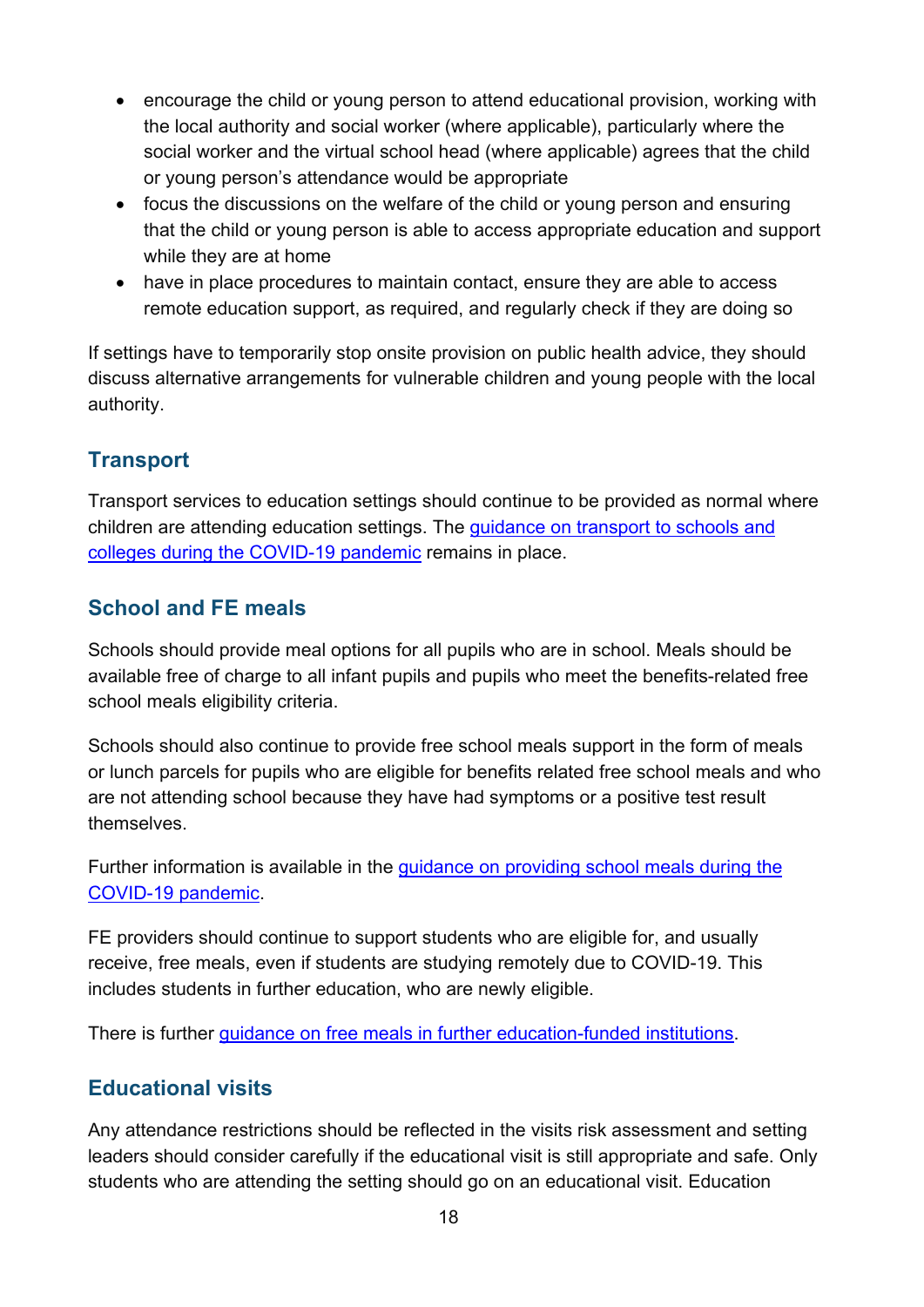settings should consult the health and safety guidance on educational visits when considering visits.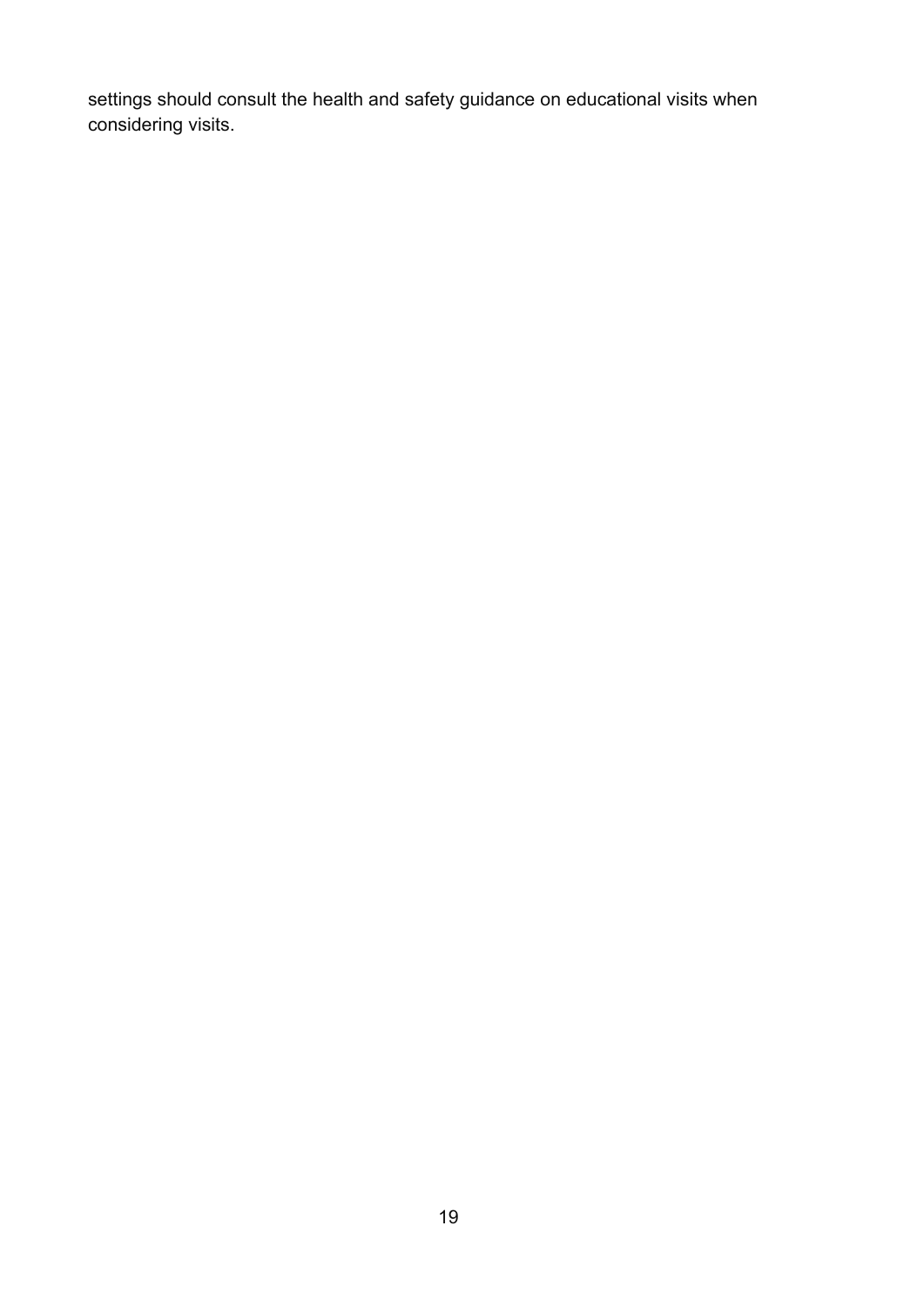## <span id="page-19-0"></span>**Annex A: guidance for education and childcare settings on managing COVID-19 cases from February half term 2022**

Wherever additional measures are considered, the objective is to maximise the number of children and young people in face-to-face education or childcare and minimise any disruption, while protecting the most vulnerable to COVID-19.

There is strong [evidence](https://www.ecdc.europa.eu/sites/default/files/documents/COVID-19-in-children-and-the-role-of-school-settings-in-transmission-first-update_1.pdf) that children and young people are much less susceptible to severe clinical disease than older people and that there are significant disadvantages to children and young people associated with missed and disrupted education.

It is of course acknowledged that this evidence may change with the emergence of new variants of concern (VoCs). The government will continue to advise baseline measures and provide thresholds at which help can be sought and extra measures may be introduced. Local spikes in COVID-19 will usually be best managed through a dynamic risk assessment approach. Attendance restrictions are unlikely to be a proportionate response to the level of risk that COVID-19 currently poses to children and young people, and public health authorities would only consider them as a last resort if all other risk mitigations proved insufficient to prevent severe operational impacts or identified health risks of a COVID-19 outbreak.

In light of this, all education and childcare settings should revisit their contingency plans based on the advice in this guidance. There is no expectation that education and childcare settings should create new documents or reformat any existing plans to specific templates, but plans should be robust and up to date.

## <span id="page-19-1"></span>**Close mixing**

Identifying a group that is likely to have mixed closely will be different for each setting. Below are some examples.

For early years, this could include:

- a childminder minding children, including their own
- childminders working together on the same site
- a nursery class
- a friendship group who often play together
- staff and children taking part in the same activity session together

For schools, this could include:

• a form group or subject class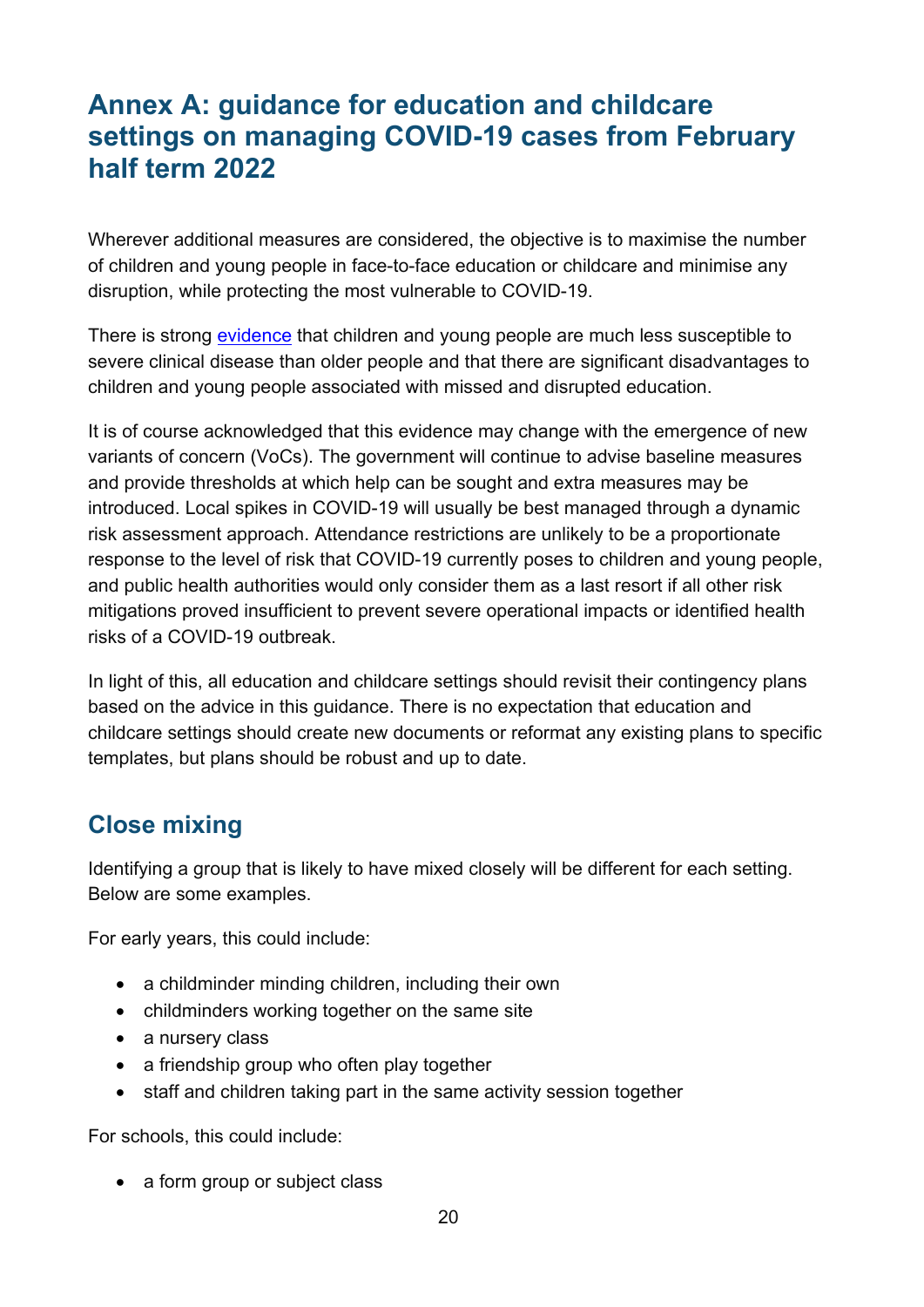- a friendship group mixing at breaktimes
- a sports team
- a group in an after-school activity

For boarding schools, this could include:

- staff and children taking part in the same class or activity session together
- children who share the same common space in a boarding house
- children who have slept in the same room or dormitory together

For FE, this could include:

- students and teachers on practical courses that require close hands-on teaching, such as hairdressing and barbering
- students who have played on sports teams together
- students and teachers who have mixed in the same classroom

For wraparound childcare or out-of-school settings, this could include:

- a private tutor or coach offering one-to-one tuition to a child, or to multiple children at the same time
- staff and children taking part in the same class or activity session together
- children who have slept in the same room or dormitory together

For higher education institutions, this could include:

- students in the same household, sharing living, washing and cooking facilities
- students who take part in sporting or social activities together
- students taking part in the same seminar or group learning activity such as a presentation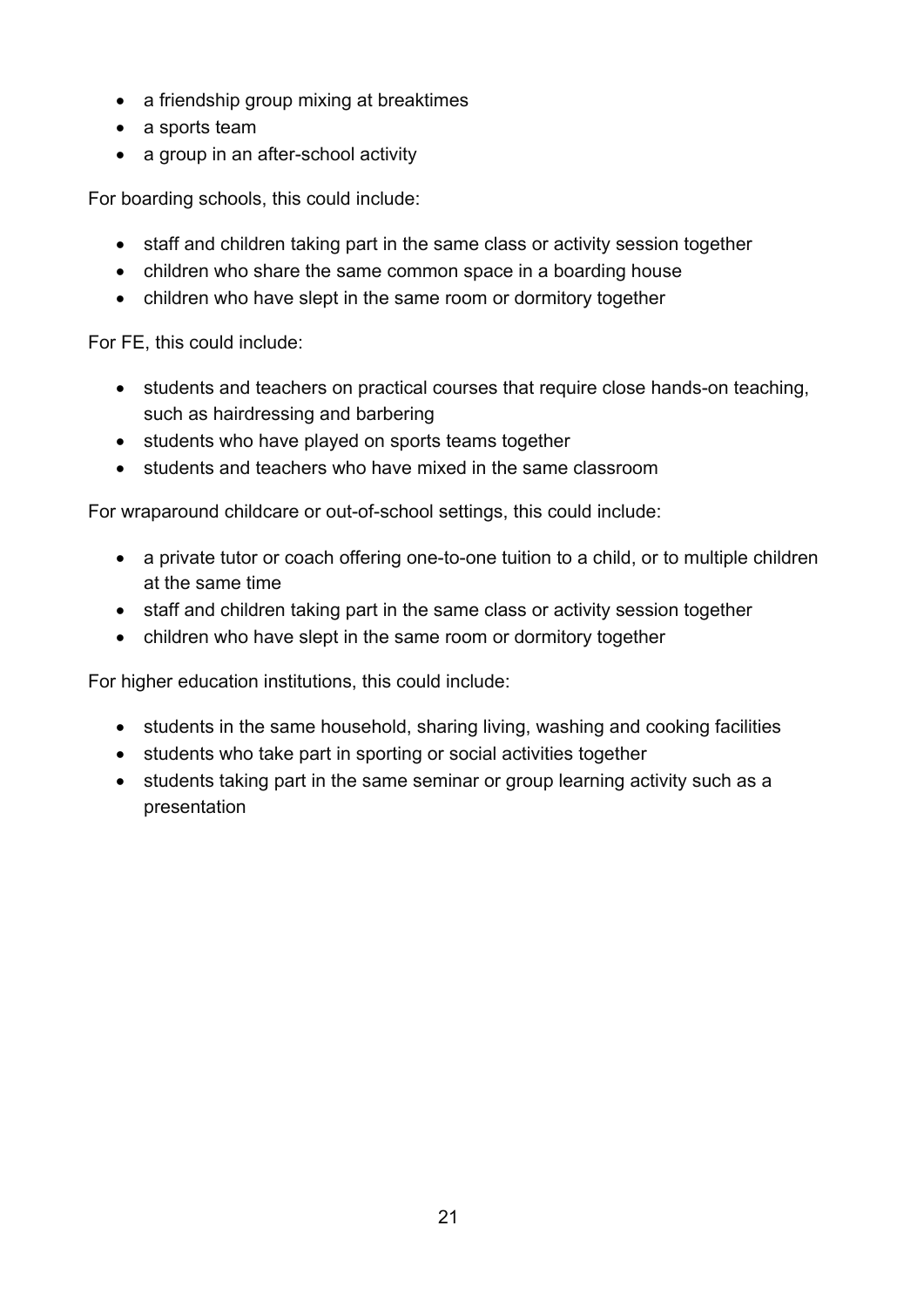## <span id="page-21-0"></span>**Annex B: In circumstances where face coverings are recommended**

Where face coverings are recommended, transparent face coverings, which may assist communication with someone who relies on lip reading, clear sound or facial expression to communicate, can also be worn. Transparent face coverings may be effective in reducing the spread of COVID-19. However, the evidence to support this is currently very limited. Face coverings (whether transparent or cloth) should fit securely around the face to cover the nose and mouth and be made with a breathable material capable of filtering airborne particles.

The main benefit from a transparent face covering is that they can aid communication, for example enabling lip-reading or allowing for the full visibility of facial expressions, but this should be considered alongside the comfort and breathability of a face covering that contains plastic, which may mean that the face covering is less breathable than layers of cloth.

Face visors or shields can be worn by those who are exempt from wearing a face covering but they are not an equivalent alternative in terms of source control of virus transmission. They may protect the wearer against droplet spread in specific circumstances but are unlikely to be effective in preventing the escape of smaller respiratory particles when used without an additional face covering. They should only be used after carrying out a risk assessment for the specific situation and should always be cleaned appropriately.

There are some circumstances where people may not be able to wear a face covering. Please be mindful and respectful of such circumstances. Some people are less able to wear face coverings, and the reasons for this may not be visible to others. In relation to education settings, this includes:

- People who cannot put on, wear or remove a face covering because of a physical or mental illness or impairment, or disability
- People for whom putting on, wearing or removing a face covering will cause severe distress
- People speaking to or providing assistance to someone who relies on lip reading, clear sound or facial expressions to communicate
- To avoid the risk of harm or injury to yourself or others

All employers have a duty to comply with the Equality Act 2010 which includes making reasonable adjustments for disabled staff.

You also have a duty to make reasonable adjustments for disabled children, pupils and students to support them to access education successfully. Where appropriate, you should discuss with pupils and parents the types of reasonable adjustments that are being considered to support an individual.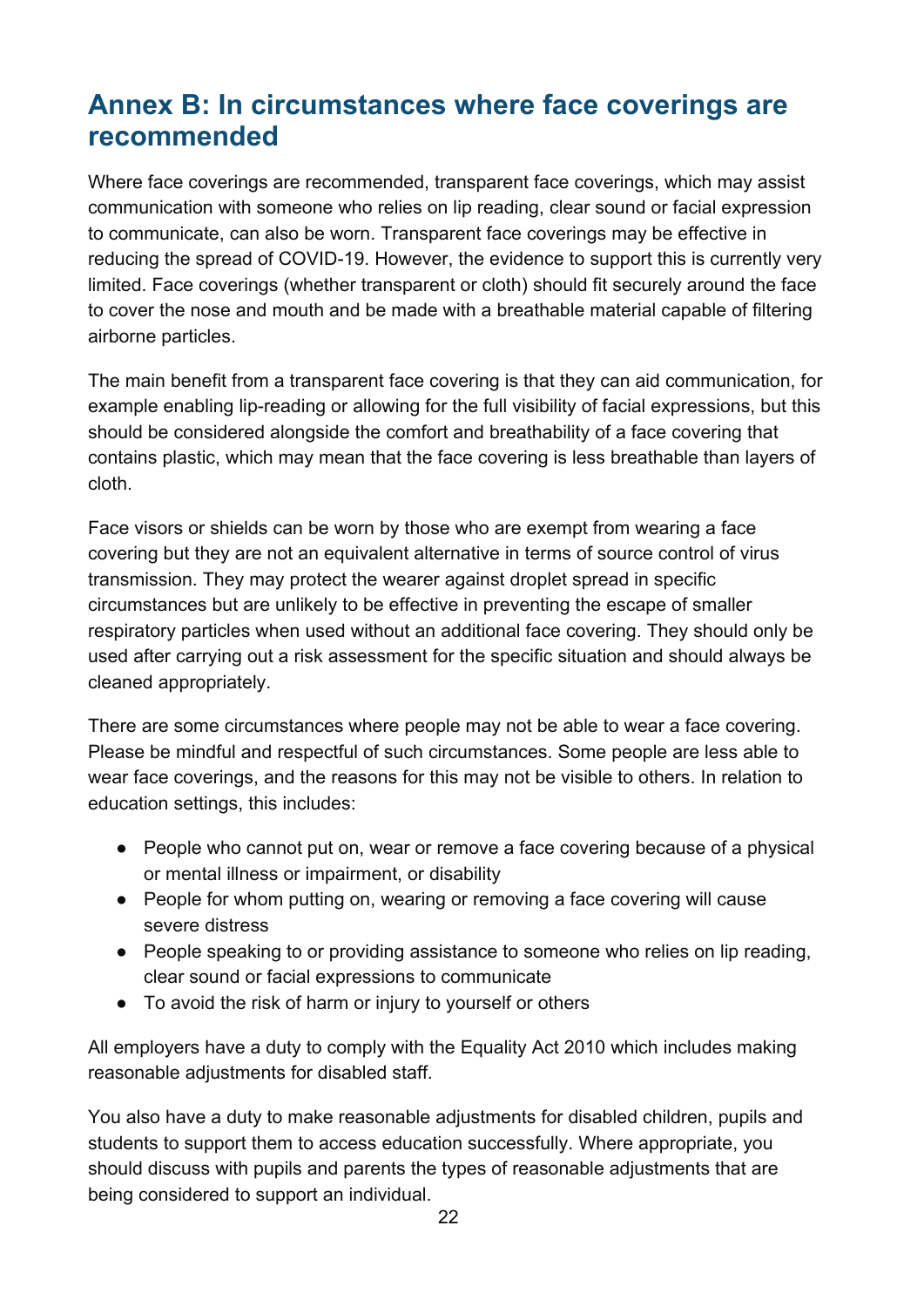No pupil or student should be denied education on the grounds of whether they are, or are not, wearing a face covering.